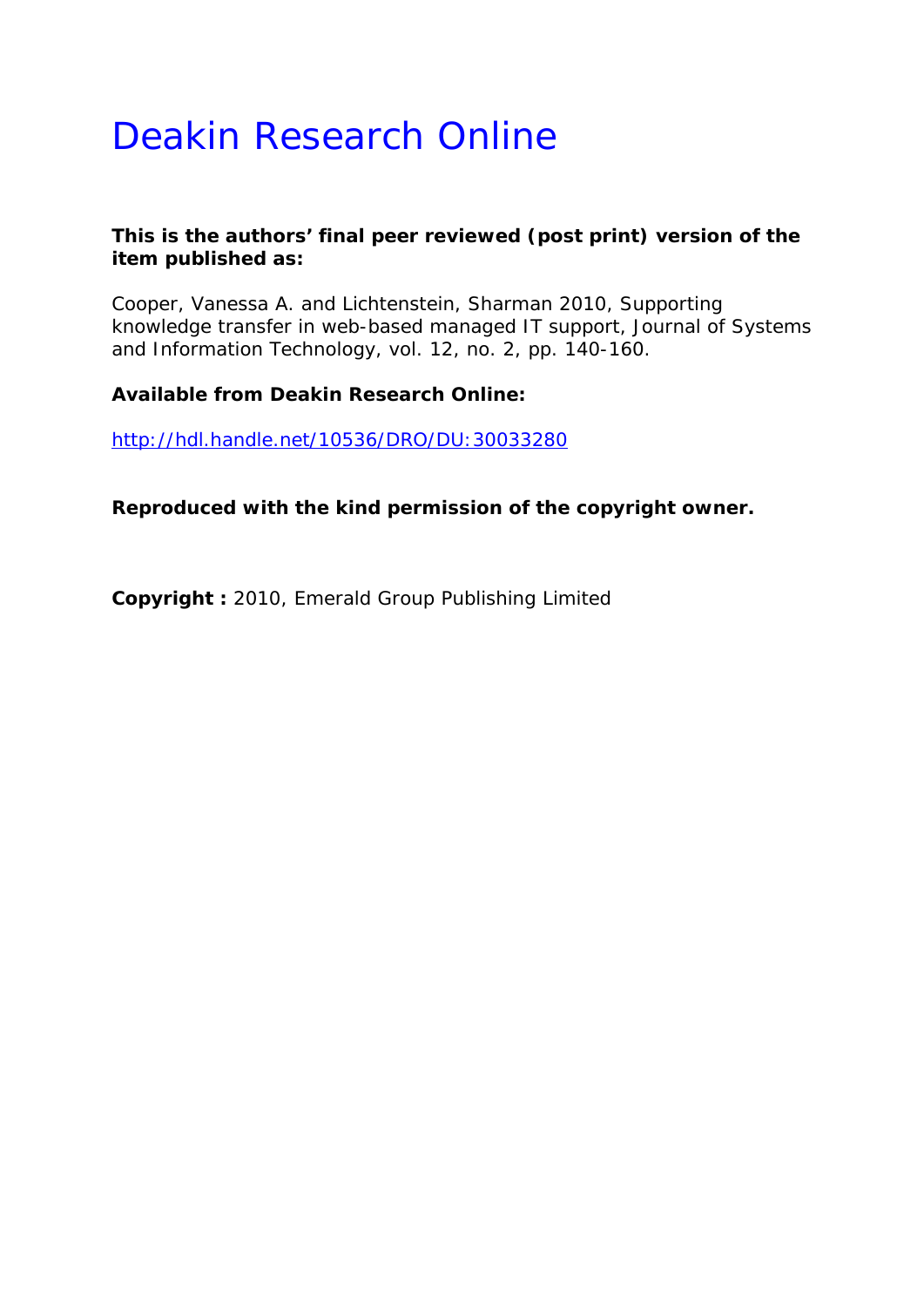# **Supporting Knowledge Transfer in Web-Based Managed IT Support**

Vanessa. A. Cooper

RMIT University

vanessa.cooper@rmit.edu.au

Sharman Lichtenstein

Deakin University

sharman.lichtenstein@deakin.edu.au

## **Abstract**

**Purpose:** To highlight the importance and complexities of the knowledge transfer process in the provision of effective managed after-sales IT support, when the Web is used for service delivery.

**Design/methodology/approach:** An interpretive case study of a multi-national Managed Service Provider (MSP) and a focus group of representatives from five comparable MSPs.

**Findings:** MSPs that use Web-based channels for the provision of after-sales IT support services need to address a range of important social and organisational issues in order to realise cost and efficiency-based benefits.

**Research limitations/implications:** The paper provides a four stage processual model of knowledge transfer in the provision of Web-based managed after-sales IT support services. The barriers and enablers of knowledge transfer at each stage are identified. The paper adopts a MSP perspective and suggests that further research from the customer perspective is required.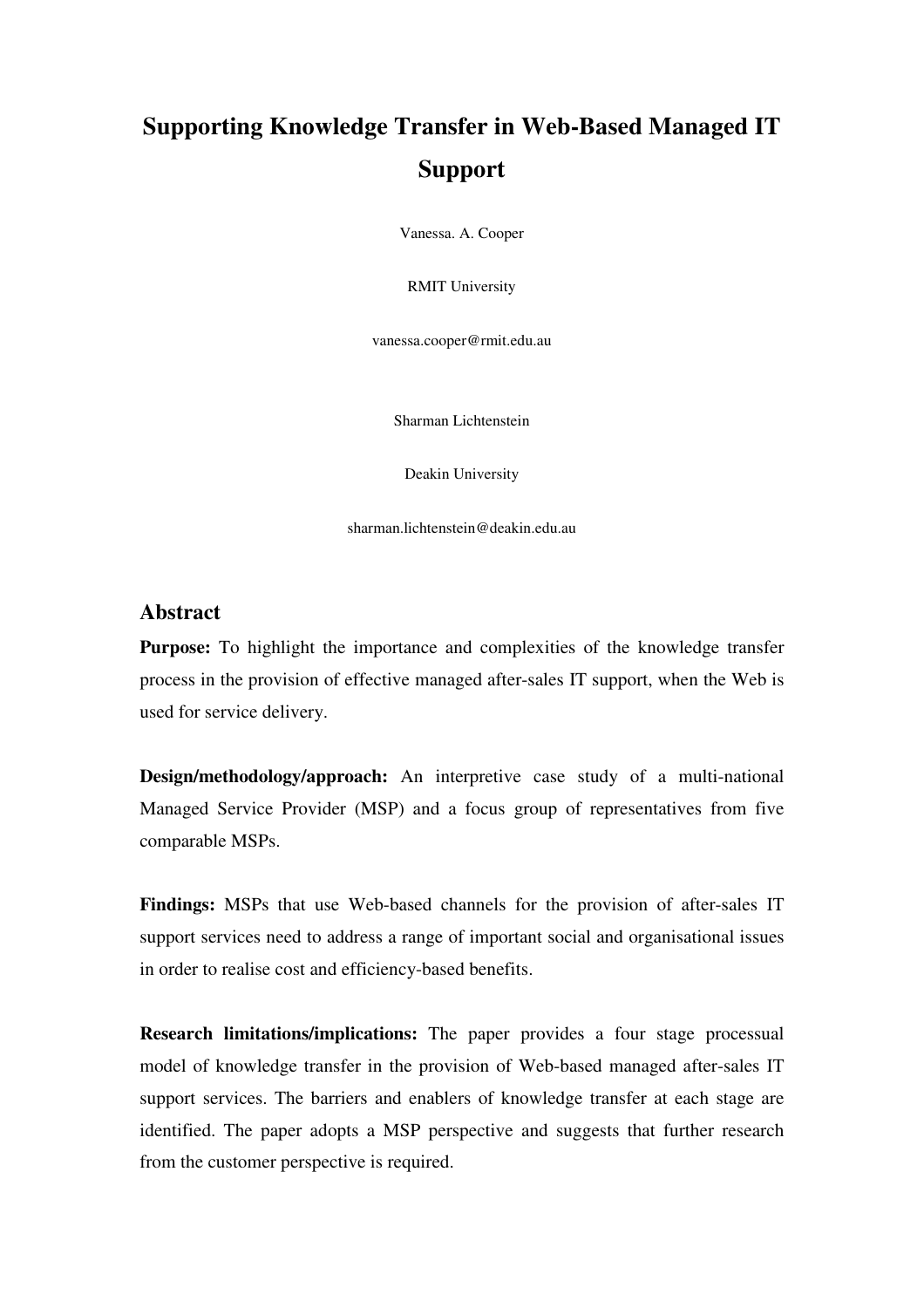**Practical implications:** The paper highlights some important social and organisational enablers and barriers, which will guide MSPs when providing managed after-sales IT support using Web-based channels.

**Originality/value:** The paper provides the first staged model of inter-organisational knowledge transfer in a complex multi-organisational and multi-channel Web-based context.

**Keywords** – Knowledge Transfer, Web-based Self-Service, Customer Support, Information Technology Services.

## **1. Introduction**

Managed service providers (MSPs) of information technology (IT) services have experienced significant service growth in the past decade and are forecast to increase their market penetration (Hall, 2008). One popular service offered is after-sales IT support ("managed IT support") where MSPs respond to non-IT enterprises' aftersales IT-based enquiries, incidents and problems. Two key enablers for managed IT support are 1) self-service channels such as the Web, which provide convenient costeffective service delivery, and 2) the application of knowledge management principles. In particular, effective inter-organisational knowledge transfer is important for successful managed IT support (Davenport & Klahr, 1998; CSI, 2002; Das, 2003) especially when the Web is used for support delivery. During the delivery of support in this context, key knowledge about customers, products, problems, incidents and resolutions, flows across the Web and supplementary channels through MSPs and business partners to customer enterprises (CSI, 2002).

New challenges faced by MSPs offering after-sales IT support via the Web are important to identify, as suggested by recent studies on self-service. Despite predictions that the Web would facilitate 58% of customer interactions in the IT service sector by 2010 (Kerr, 2005), a recent survey revealed that only 22 percent of end-users consistently used the Web as a service touch point (Colquhoun & Krajewski, 2008) while another suggested a need to improve customer experiences with self-service (Accenture, 2008). These and other studies suggest that the use of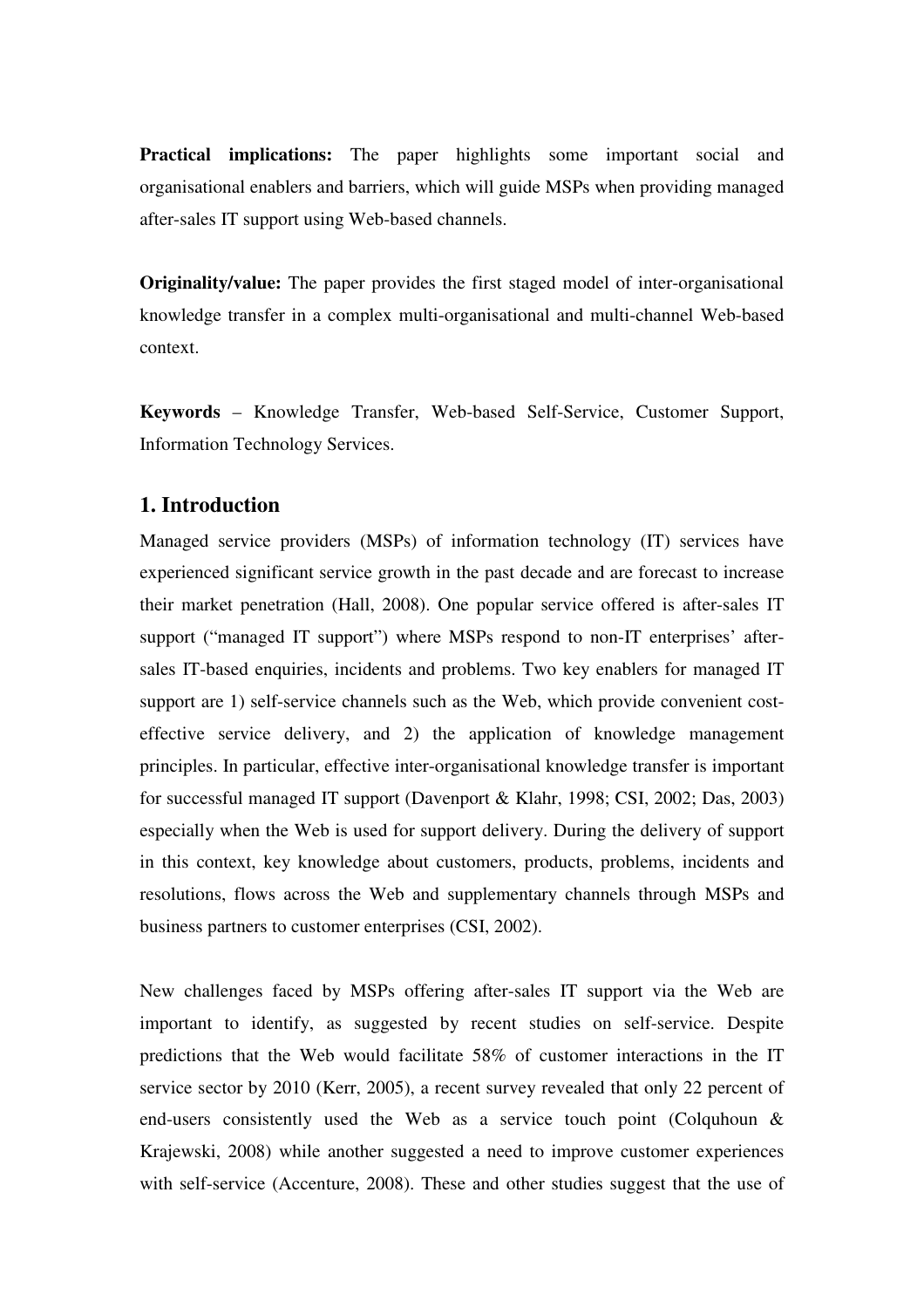Web-based self-service for managed IT support presents significant challenges for MSPs and deserves further research. Knowledge transfer, as an important enabler of successful managed IT support (CSI, 2002), provides a useful theoretical lens with which to explore these challenges. However published inter-organisational knowledge transfer models do not support complex multi-organisational knowledge transfer taking place over an extended period with the Web utilised as the central delivery channel.

This paper develops a temporal staged model for inter-organisational knowledge transfer in Web-based managed IT support in order to address this gap in the literature. The model is employed to help identify key enablers and barriers for successful knowledge transfer in each stage of the transfer process using interpretive research methods. The findings may guide MSPs by identifying key issues important to address during each stage of the knowledge transfer process, thus enabling more effective Web-based service provision. The paper focuses on operational after-sales IT support services relating to assembling and operating the core IT environment, and providing key value-adding services such as the Service Desk (Peppard, 2001).

The research also adopts a service provider perspective. Prior research on self-service technology adoption and success has assumed a traditional customer-oriented focus and primarily studied only the customer perspective of the processes and issues involved. Gummesson (2008) notes that non-customer stakeholder perspectives are also important for research. Clearly MSPs are in the best position to understand the technologies, knowledge and skills, and other resources deployed in IT support provision and the complex network of support offered.

By researching how knowledge can be successfully transferred to customer firms using Web-based self-service, this paper contributes to theory on inter-organisational knowledge transfer in an electronic business setting. Senior support managers and knowledge managers at MSPs will benefit from a greater understanding of how IT support knowledge is transferred successfully to customer firms when Web-based self-service is used, and the key enablers and barriers involved at each stage of a complex process that takes place over a long time period. As knowledge transfer is central to the provision of effective after-sales IT support services*,* such an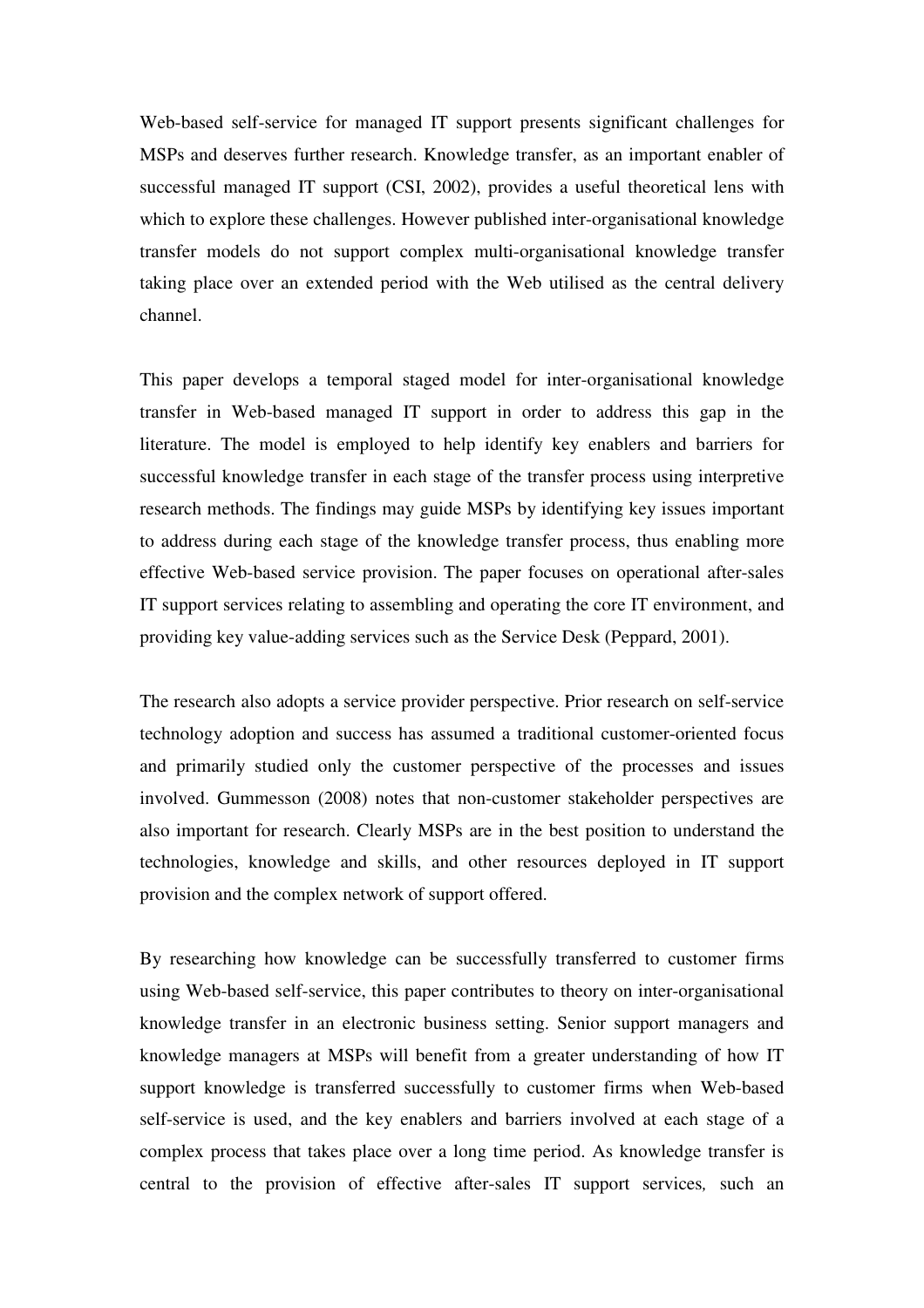understanding could assist MSPs in their efforts to improve IT support. By focusing on the relevant key enablers and barriers for each stage of the process managers can better allocate scarce resources during each stage. Given the significant number of support transactions being moved to Web-based channels in the provision of managed IT services, the findings of this research will have increasingly important implications for both MSPs and their customers. The research also adds insights to current knowledge transfer theory in a business-to-business setting where the transfer process occurs over a long time period and Web-based services are employed. The research question explored in this study is:

*"How can MSPs transfer after-sales IT support-oriented knowledge to enterprise customers successfully when Web-based Self-service Systems are used?"* 

The remainder of the paper is organised as follows: Section Two provides a theoretical background which reviews the use of Web-based self-service systems (WSSs) in managed IT support and overviews inter-organisational knowledge transfer in managed IT support. Section Three describes the design of the research project. Section Four describes a staged model of knowledge transfer in the managed IT support context when WSSs are used. Section Five identifies and discusses the key enablers and barriers involved in each stage. Section Six discusses key findings from the study in light of existing literature. Section 7 concludes by summarising key contributions, drawing conclusions, outlining limitations and offering final commentary.

## **2 Theoretical Background**

This section reviews the use of WSSs in managed IT support and provides an overview of inter-organisational Web-based managed IT support. Potential barriers and enablers for knowledge transfer are then reviewed.

### **2.1 Web-based Managed IT Support**

A Network-based Customer Service System (NCSS) has been defined as "a networkbased computerised information system that delivers service to a customer either directly (e.g. via a browser, PDA, or cell phone) or indirectly (via a service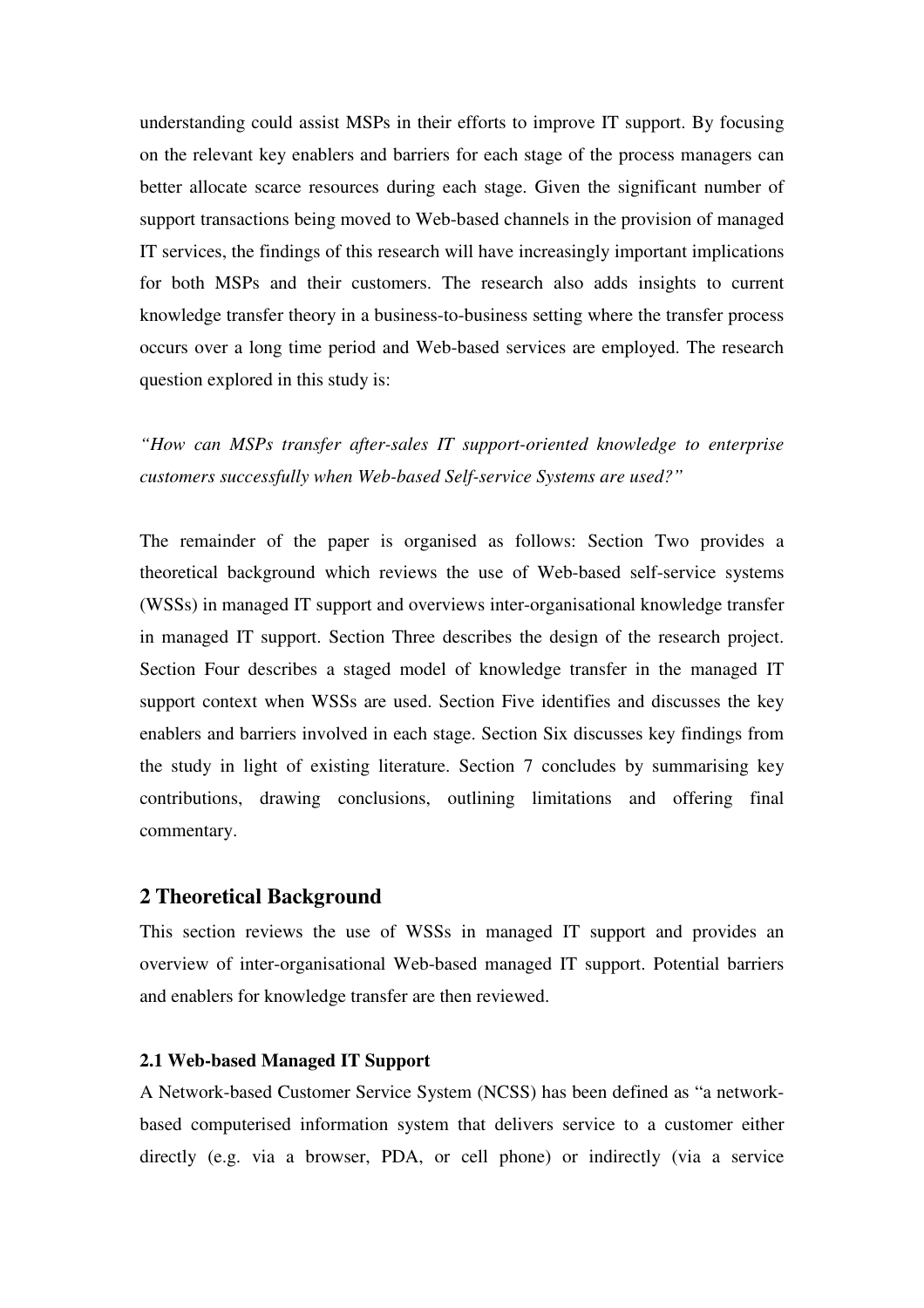representative or agent accessing the system)" (Piccoli et al, 2004, p. 424). A WSS is a key type of NCSS that enables pre-sales, sales and after-sales self-service via a Web interface and is complemented by a customer contact centre and multi-channel service strategy (Negash *et al.*, 2003).

A WSS has several important advantages for service providers, consumers and customer firms. Notably, it may reduce the cost of support transactions by empowering support agents, consumers and enterprise customers to more easily capture, transfer and re-use support-oriented knowledge and information (Delic  $\&$ Hoellmer, 2000; Negash et al., 2003). Such systems also offer qualitative advantages to enterprise customers by developing improved operational performance and greater consumer satisfaction, loyalty and retention (Schultze & Bhappu, 2005). Consumers can use a WSS to contribute knowledge and so co-produce services (Schultze & Bhappu, 2005).

WSSs support informational, transactional, proactive and remote support services. At a basic level, informational support enables end-users to access a Web site and retrieve resolutions and other information and knowledge to assist with after-sales enquiries and incidents and problems. This includes "break-fix" support, 'no touch' self-help such as answers to Frequently Asked Questions (FAQ) and 'low touch' assisted support via online communities of practice (Negash et al., 2003). Transactional support is based on support transactions such as case tracking and the supply of software patches for downloading (Conneighton, 2004). Proactive support comprises preventive, detective and recovery maintenance such as Web-based monitoring for IT effectiveness, installing support software on end-user computers, and disseminating new solutions and best practices to customers (Addy, 2008; Conneighton, 2004; Coulibaly, 2008). Thus by being able to support a wide range of support services, WSSs are a powerful support services tool.

### **2.2 Knowledge Transfer in Web-Based Managed IT support**

According to Alavi and Leidner (1999), 'explicit' knowledge (information) can be internalised by an individual receiver as 'tacit' knowledge. The researchers argue that a process of reflection, enlightenment and learning is needed for explicit knowledge to become tacit in the human mind. This learning process is likely to happen when a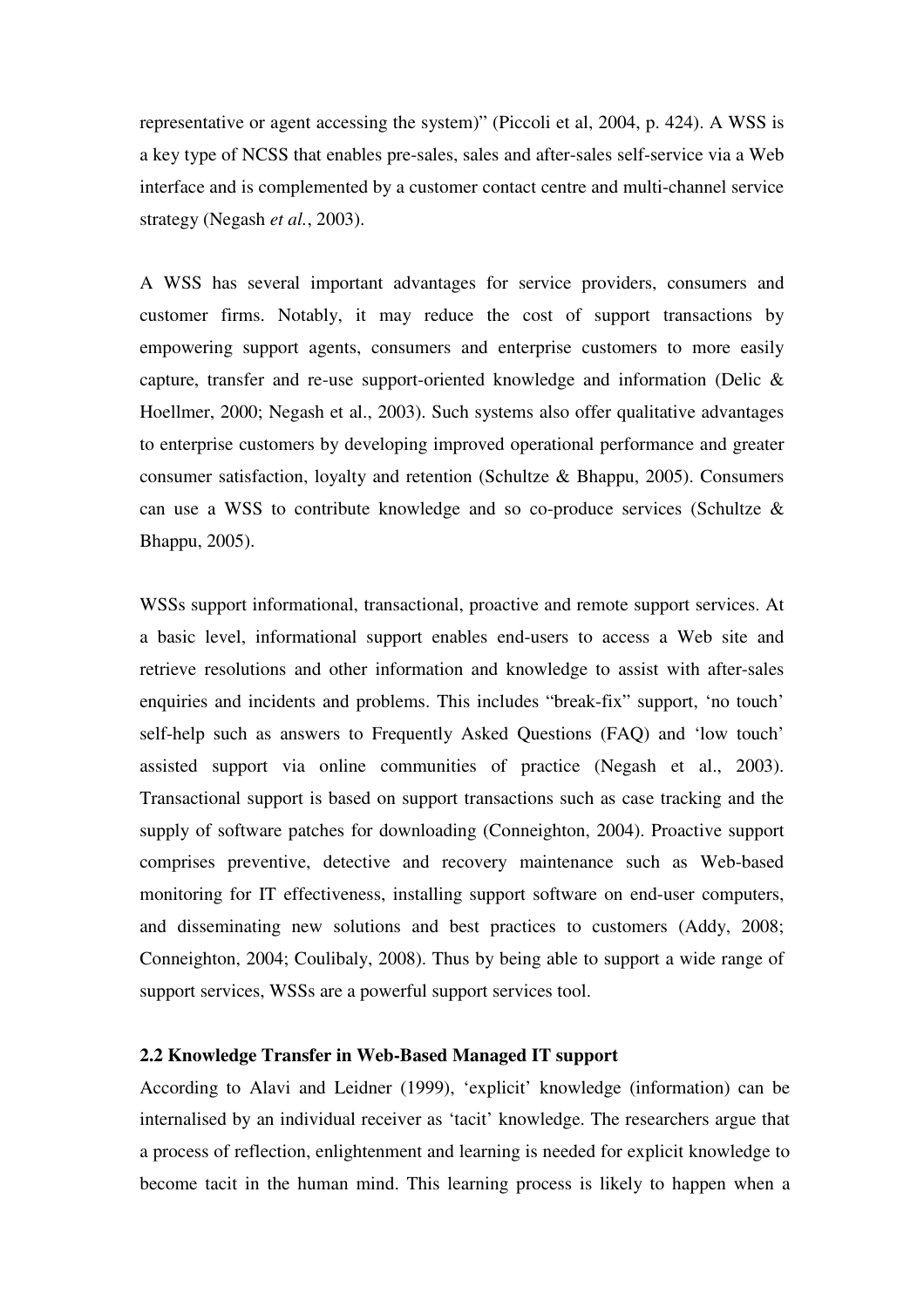receiver has an interest in applying the explicit knowledge in context – such as the IT support context of this research.

After conducting a comprehensive literature review of IT services and Knowledge Management literature (e.g. CSI, 2002; OGC, 2002; Pentland, 1992; Selamat, 2006; Szulanski, 2001), we developed an initial non-staged conceptual model of interorganisational knowledge transfer in the managed IT support context when WSSs are used, as depicted in Figure 1. Key types of knowledge considered important for effective managed IT support are the knowledge of customers, their IT products and infrastructure, and IT problems, incidents and resolutions. The model conceptualises the transfer of IT solutions to resolve customer firms' after-sales IT support needs by a complex transfer of tacit and explicit knowledge from an MSP (termed "support organisation" here to highlight the customer support role).

### Take in Figure 1

The example shown is of an IT resolution developed by a support agent and later captured in explicit form in a knowledge base. When end-users at a customer firm experience IT incidents – or an IT services firm recognises a pattern of incidents at the customer firm and identifies a related problem – the knowledge transfer process is activated. An end-user at the customer firm may elect to telephone the MSP's Service Desk to access assisted support via support staff. Alternatively, he or she may directly access the MSP's WSS seeking a resolution. Where an end-user does not find a solution accessible as explicit knowledge, first tier Support Agents at the MSP identify potentially successful solutions from their tacit knowledge of the subject matter or by searching the solutions knowledge base. Complex problems are escalated to experienced second and third tier Support Agents. Downstream are several tiers of Support Engineers – technology specialists who ultimately resolve the most difficult problems by drawing on expert tacit knowledge. New and evolving solutions are captured in the knowledge base and organised for later reuse. Where IT support is provided by a business partner, the customer's IT professionals may communicate directly with that partner's IT professionals. Business partners can access the MSP's knowledge via the WSS or Service Desk.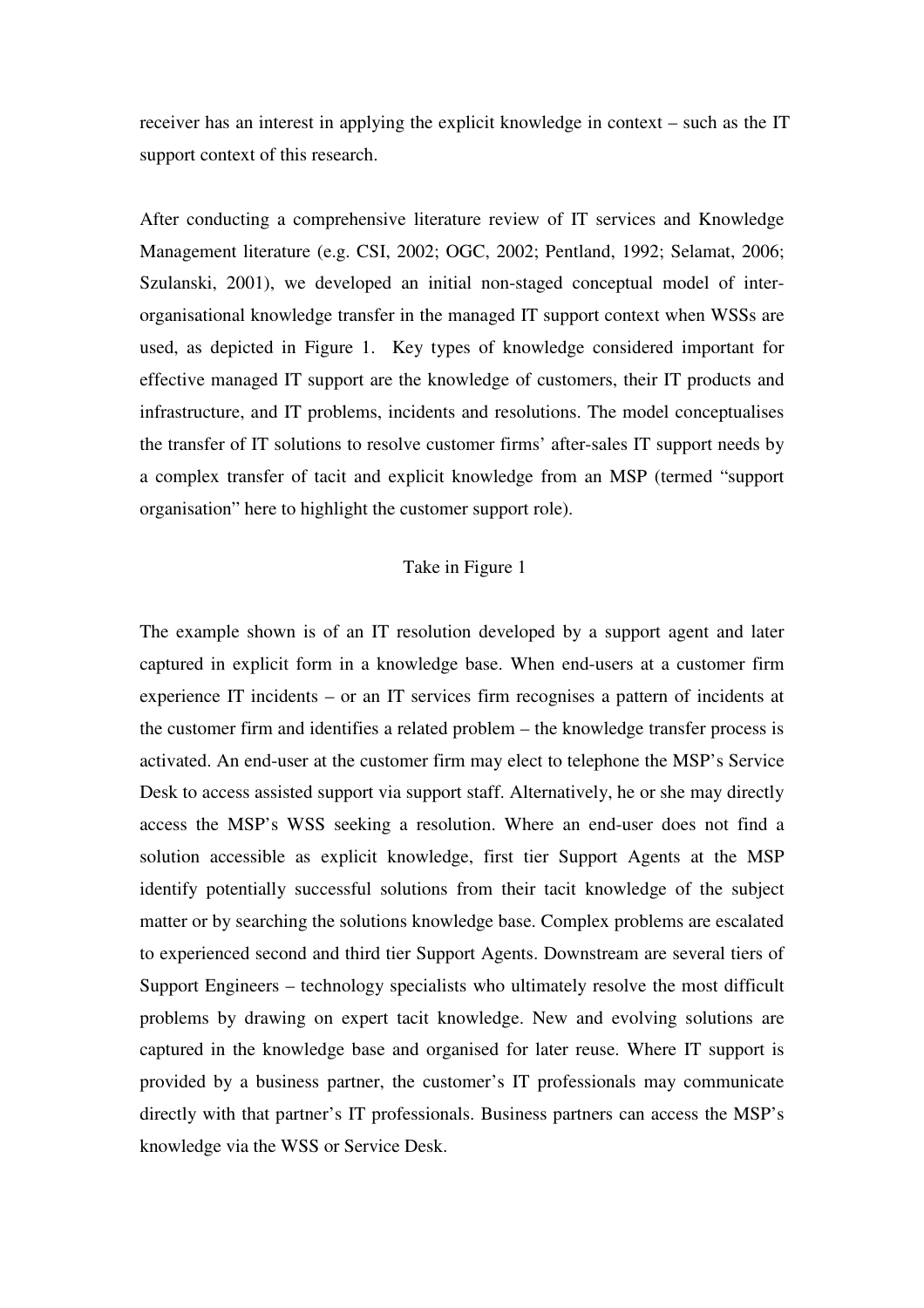#### **2.3 Knowledge Transfer**

Szulanski's (1996) intra-organisational model for transfer of best practices is a temporal model which was considered suited to adaptation to the present interorganisational managed IT support context due to its temporal nature, and the analogy between best practices and the project context of transferring and diffusing IT resolutions through a customer firm. The original model comprises four stages: initiation; implementation; ramp-up; and integration. The model considers the transfer of knowledge from a source to a receiver. The initiation stage consists of all events that lead to the decision to transfer knowledge from a source to a receiver. In the implementation stage, knowledge flows between the source and receiver who must be motivated to understand, learn and assimilate received knowledge. Social ties are established between the source and receiver and the transfer is customised to suit receiver needs. The ramp-up stage begins when the receiver commences using the received knowledge, typically inefficiently at first but gradually identifying and resolving unexpected problems that arise while using the new knowledge, ramping up towards a satisfactory level of performance. The integration stage begins after a receiver achieves satisfactory results with the transferred knowledge. The transferred knowledge is routinised and institutionalised in the organisation, whereby the new knowledge replaces old knowledge and practices.

### *2.3.1 Barriers and Enablers for Knowledge Transfer*

There are many enablers and barriers for knowledge transfer reported in knowledge management literature. *Knowledge-based* variables include the tacitness and complexity of knowledge (Simonin, 1999). Tacit knowledge such as expertise in debugging software is notoriously difficult to transfer (Simonin, 1999) while complex knowledge such as complex codified IT resolutions is difficult to integrate with a receiver's tacit knowledge. Strong ties must exist between sharer and receiver if tacit knowledge is to be successfully transferred (Lane & Lubatkin, 1998; Szulanski, 2000). Knowledge which does not have a proven record of past usefulness is also more difficult to transfer, as without a record of past robustness and success it is more difficult to persuade potential recipients to engage in transfer (Szulanski, 2000).

*Receiver-based* variables include absorptive capacity, motivation and retentive capacity (Szulanski, 2000). Absorptive capacity concerns the characteristics of a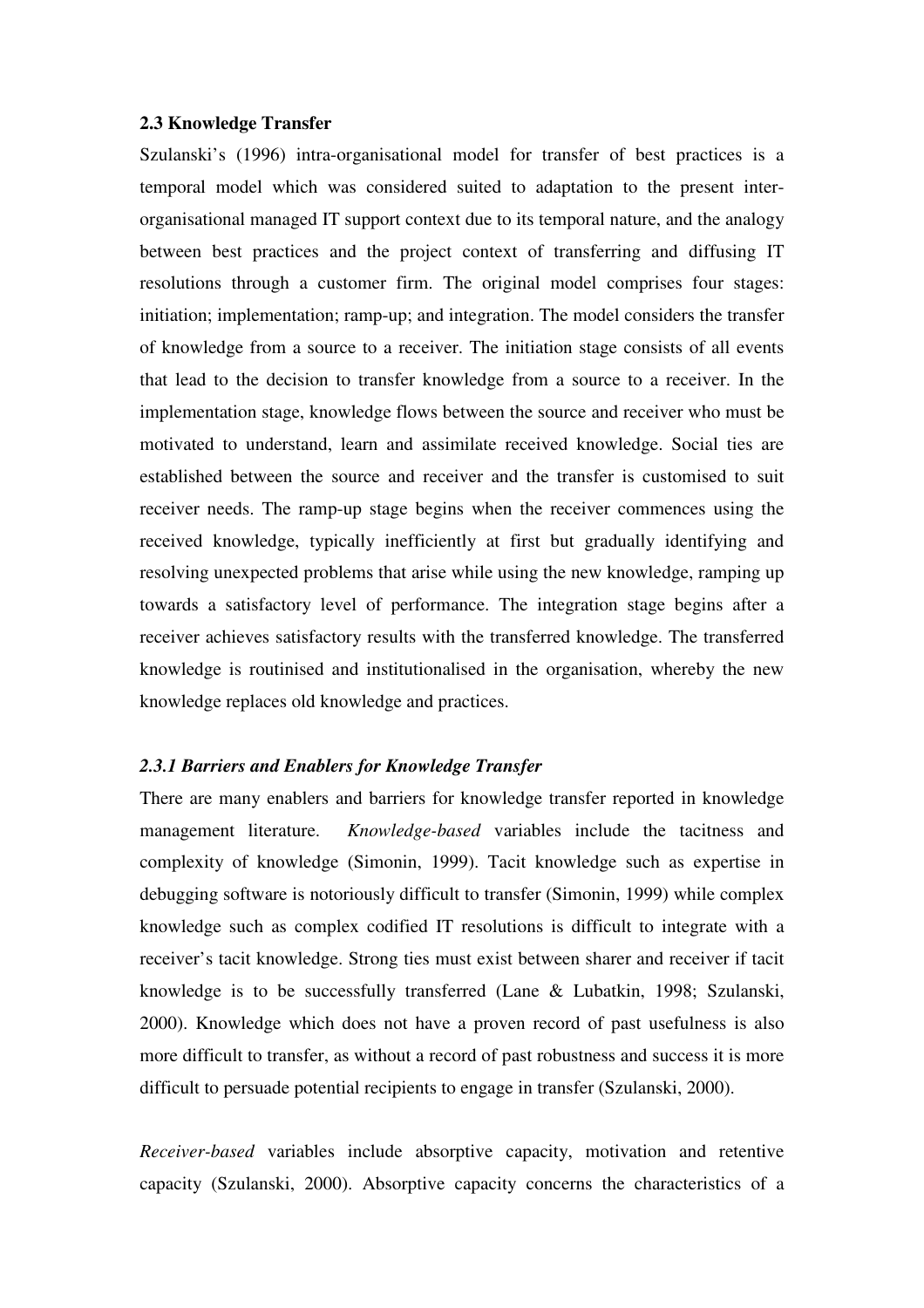receiver and his/her ability to exploit external sources of knowledge (Szulanski, 1996; Cranefield & Yoong, 2005; Nieminen, 2005). Absorptive capacity in an interorganisational context refers to a firm's ability to identify, assimilate and exploit knowledge from external organisations (Lane & Lubatkin, 1998; Cranefield & Yoong, 2005; Nieminen, 2005). According to Lane and Lubatkin (1998), strong relationships between partner organisations can partly close an absorptive gap. Such partners also require some overlap of knowledge bases (Simonin, 1999) while ongoing interaction between partners is also helpful (Simonin, 1999), as is partner interdependence (Steensma & Corley, 2000). Finally, a receiver may lack retentive capacity and abandon knowledge transfer (Zaltman *et al., 1*973).

*Sharer-based* variables include motivation and reliability (Szulanski, 2000). Sharers may be motivated to share knowledge by altruistic feelings (Lichtenstein & Hunter, 2006). A sharer may be guided by a receiver's need to know, desire to know, ability to access knowledge and anticipated use (Lichtenstein & Hunter, 2006). A source may resist sharing knowledge out of fear of losing ownership, a position of privilege, superiority or power (Davenport  $\&$  Prusak, 2000). The source may be deterred by inadequate rewards offered for sharing hard-earned knowledge advantages (Davenport & Prusak, 2000). An expert or other trustworthy source is more likely to influence the behaviour of a recipient (Szulanski, 1996).

*Context-based* variables include the organisational context and relationship issues. Factors that differentiate organisational contexts are their formal strategies, structures and systems, sources of coordination and expertise, and organisational culture (Szulanski, 1996; Davenport & Prusak, 2000; Gold *et al., 2*001). Rewards, recognition, and cultures of trust, openness and honesty may motivate knowledge sharing (Gold *et al., 2*001).

# *2.3.2 Descriptive Staged Model for Knowledge Transfer in Web-based After-sales Managed IT Support*

A descriptive staged model of inter-organisational knowledge transfer for managed IT support when WSSs are used (Figure 2) was developed by synthesising Szulanski's (1996) model with other relevant literature pertaining to managed IT support, WSSs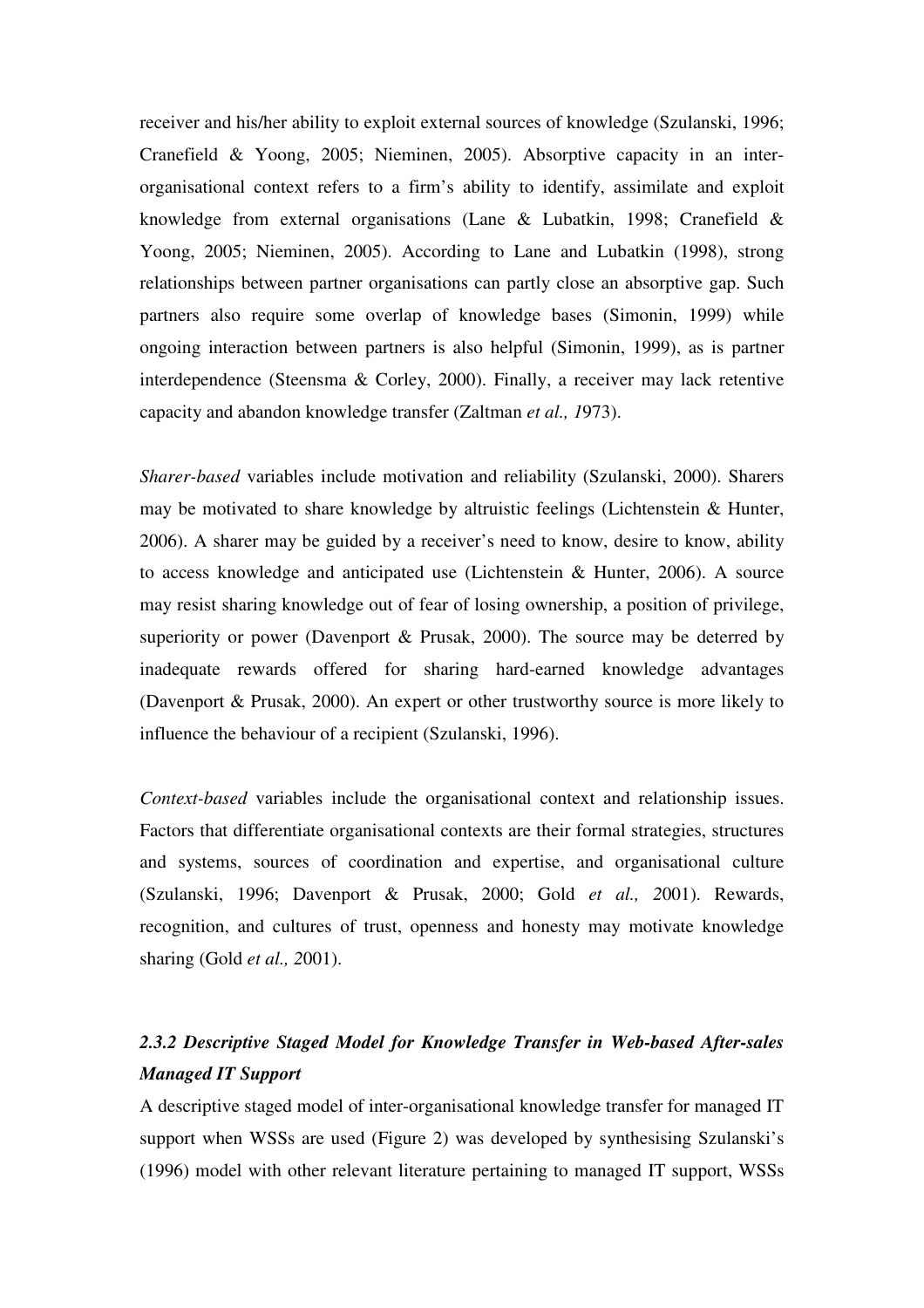and knowledge transfer, as presented earlier. This descriptive model was used as a lens to explore empirical data gathered during the research study as explained later.

### Take in Figure 2

The next section reviews the research design employed for the research project, focusing on the steps that led to the development of a temporally staged model of inter-organisational knowledge transfer. Further details of the project can be found in Cooper (2007).

## **3 Research Design**

The research project employed an interpretive epistemology to allow investigation of a human activity system (Walsham, 1993). In *Stage One*, a literature review and synthesis resulted in a preliminary high level model of inter-organisational knowledge transfer in the managed IT support context (Figure 1) and a preliminary descriptive staged model of inter-organisational knowledge transfer (Figure 2).

In *Stage Two*, an interpretive case study was conducted at a large best-in-class multinational MSP 'ServIT' (a pseudonym). ServIT provides remote managed IT support to enterprise customers globally and was selected for this study because of its progressive approach to IT support, award-winning customer support Web site, extended enterprise status, and mature, successful WSS strategy integrated with multi-channel, multi-vendor support. The unit of analysis was the Australian headquarters for ServIT. The case study adapted the Critical Success Factor (CSF) method of Rockart (1979), focusing on identifying the factors critical for transferring after-sales IT support-oriented knowledge to customer firms via WSSs. The CSF method of Rockart (1979) was conducted in two phases. In the first phase, twelve key managerial informants from relevant business functions were interviewed for approximately one and a half hours each, with questions guided by the preliminary descriptive staged model of inter-organisational knowledge transfer (Figure 2) thus identifying an initial set of CSFs. Other data sources, including documents, observations and ServIT online support sites, were used to enhance the set of CSFs. In the second phase, a CSF focussing workshop (Rockart, 1979) of three hours duration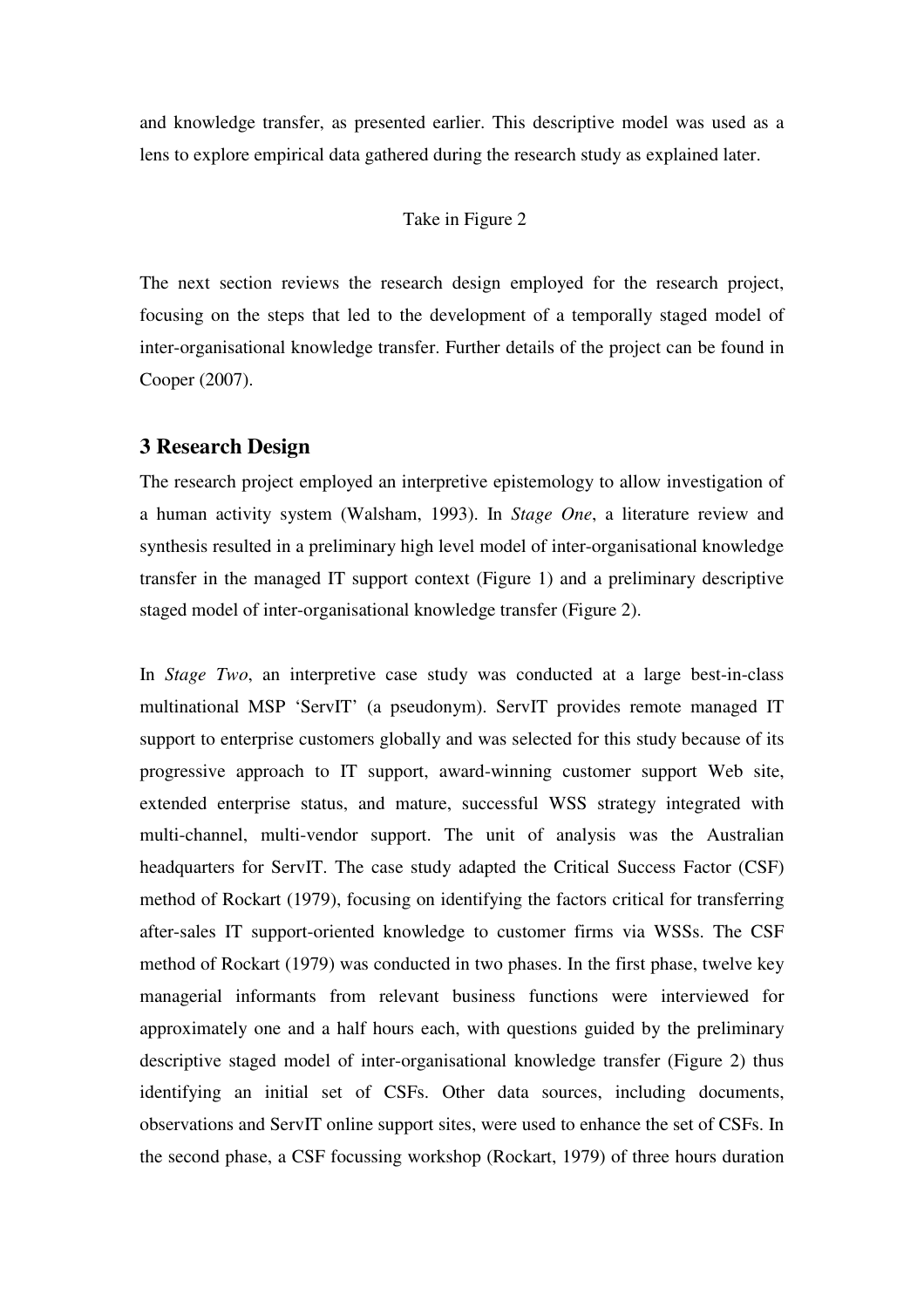was conducted with five of the original interviewees. Among other findings, the preliminary staged model of inter-organisational knowledge transfer was enhanced.

In *Stage Three*, a cross-organisational focus group was conducted to confirm findings from Stage Two. Focus groups can be effective for electronic business theory validation (Lichtenstein & Swatman, 2003). Participants comprised six Australiabased senior managers from five large multinational MSPs with branches in Australia. A three hour session took place in which participants discussed findings from Stage Two. Further feedback collected by electronic mail confirmed the outcomes of the research including the four stage knowledge transfer model, a set of CSFs (Cooper, 2007) and a set of key challenges for knowledge transfer.

All data from the interviews and focus groups were recorded, transcribed and inductively analysed by qualitative content analysis (Krippendorf, 1980). The coding process involved identifying important themes and categorising statements that revealed the factors critical for the successful transfer of after-sales IT supportoriented knowledge to enterprise customers when WSSs are used. Statements describing the after-sales IT support processes in their organisations were also identified and coded. The coded factors were compared by the two researchers and merged in consultation. The factors were then reviewed in light of understandings gained from the earlier literature review (including figures 1 and 2) and used to enhance the set of CSFs and the preliminary model of inter-organisational knowledge transfer.

Several steps were taken to assure research quality. To reduce bias and achieve investigator triangulation (Denzin, 1984), all data were analysed by two researchers working independently using a qualitative content analysis approach (Krippendorf, 1980). Trustworthiness was achieved (Denzin & Lincoln, 2005) by assuring credibility, dependability, confirmability and transferability through techniques such as prolonged participant engagement, cross-checking of multiple recordings of data collection activities, peer debriefing and triangulation via multiple sources and crossvalidation (Yin, 2003). Dependability was established by documenting all procedures and problems in the research project, thereby providing an audit trail. Confirmability was obtained by careful recording of all research steps so that constructions,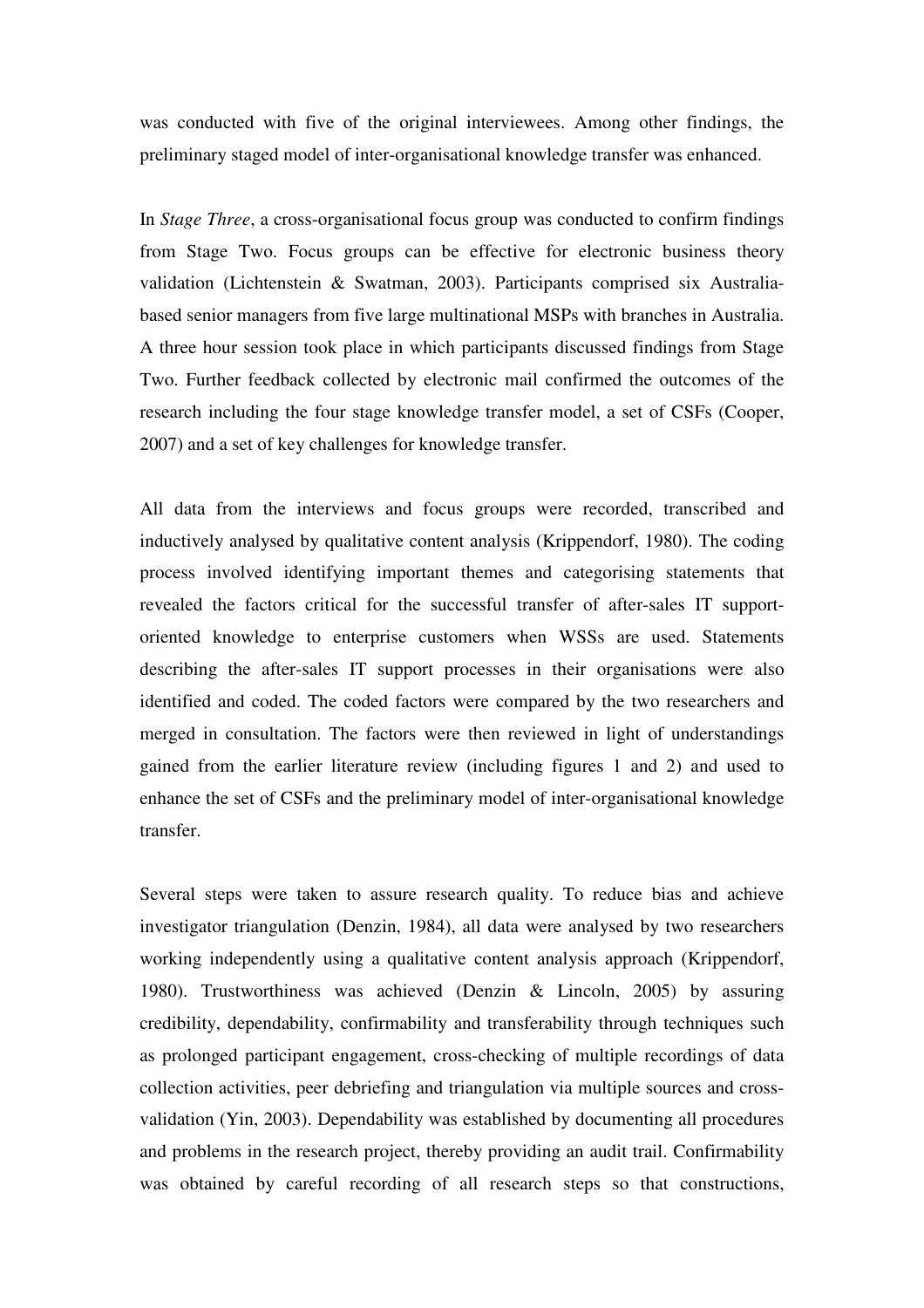assertions and facts can be tracked to their original sources. Transferability was obtained to a limited extent by the cross-organisational focus group that provided further judgments regarding the transferability of the findings to other organisational settings.

## **4 Knowledge Transfer in Managed IT Support: a Staged Model**

This section briefly describes a four-stage model of inter-organisational knowledge transfer in the managed IT support context depicted in Figures 3 - 6. The model was developed by building on understandings in managed IT support provision and knowledge transfer from literature, and the findings from the case study at ServIT. In the figures, the case study at ServIT is used to illustrate and underscore key points. "Premia" is a pseudonym for a Service Desk tool used to track customer cases and underpinned by a solutions knowledge base. "ShareIT" is a pseudonym representing a Customer Relationship Management (CRM) tool that captures knowledge pertaining to individual customers, including knowledge pertaining to after-sales IT support.

Take in Figure 3

Take in Figure 4

Take in Figure 5

Take in Figure 6

#### **4.1 Initiation (Figure 3)**

Knowledge is initially captured from support agents, business partners and customers into the knowledge base whenever there is a change such as a new product release or in the normal course of support work. Knowledge is first captured from customers during the sales process, as this is used to enable the personalisation of subsequent service interactions. In providing after-sales IT support, details of *cases* are captured by support agents (or business partners) from IT professionals or other end-users at the customer firm. At ServIT, a case captures all the information and knowledge about a problem scenario including details of the affected product or system and the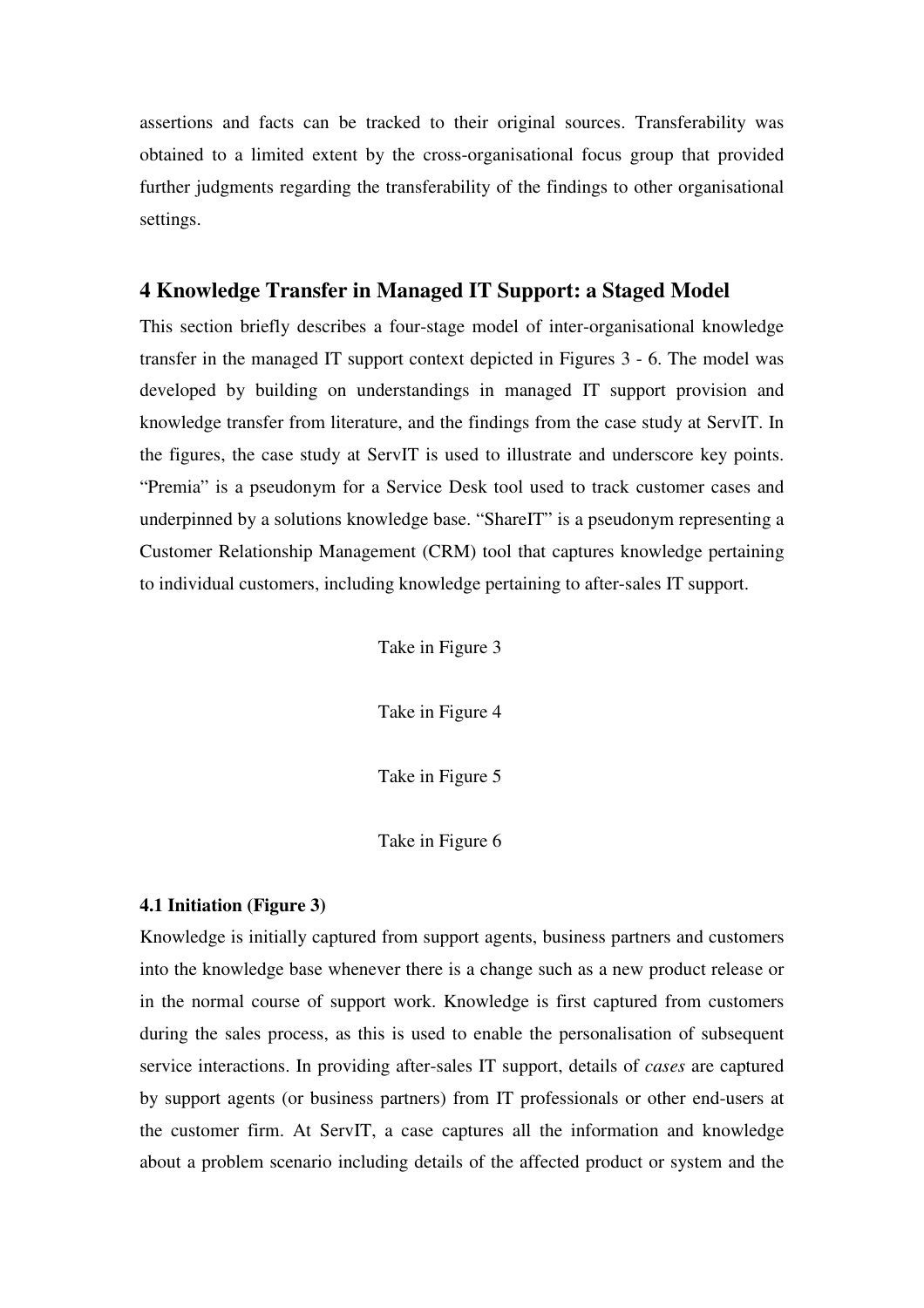symptoms exhibited, knowledge about how the support agent went about resolving the problem and, at the end of the case, a description of the solution which was finally able to resolve the problem. Lower-tiered support agents are coached formally and informally with access to higher-tiered support staff.

Where IT support personnel indicate that they have access to IT solution-oriented knowledge which has not been captured in the knowledge base but which could be of use to other support staff or customers, they are expected to share it by capturing it in the Premia knowledge base. For example:

"If we believe that we are going to see repeat calls raised by customers on a specific problem… say we have released a new update to a piece of software that goes out and is distributed to all customers, and so the first customer who installs it sees a problem… it will save us a great deal of calls if we can just put the workaround in the knowledge base and customers can [eventually] see that." (Support Agent, ServIT)

Once captured, this knowledge can be accessed by front-line support agents as needed, empowering them during WSS-assisted support. Once knowledge has been initially captured in the Premia knowledge base, it is reviewed and organised for reuse by customers via the WSS knowledge base according to a set of internal standards:

"We have even got separate teams that take the case, review it technically, and format it before it is made available to customers on the WSS." (Support Agent, ServIT)

Cases in the knowledge base evolve as follows. If, in re-using an IT solution, a support agent notes potential improvements to that solution, case notes and the IT solution are updated by the agent. Support staff (and business partners) can also contribute to the WSS knowledge base directly via online fora.

An end-user at the customer firm accesses the WSS and searches for potential resolutions from the WSS knowledge base or by accessing online fora, electronic mail or chat. If a search is performed, intelligent case-based reasoning (CBR) software identifies and displays optimal potential resolutions from the WSS knowledge base. Here intuitive navigation and effective key word searches are important. If a solution is not found, a customer end-user may choose to abandon the transfer process or reinitiate the transfer, either by refining the search criteria via the WSS, or by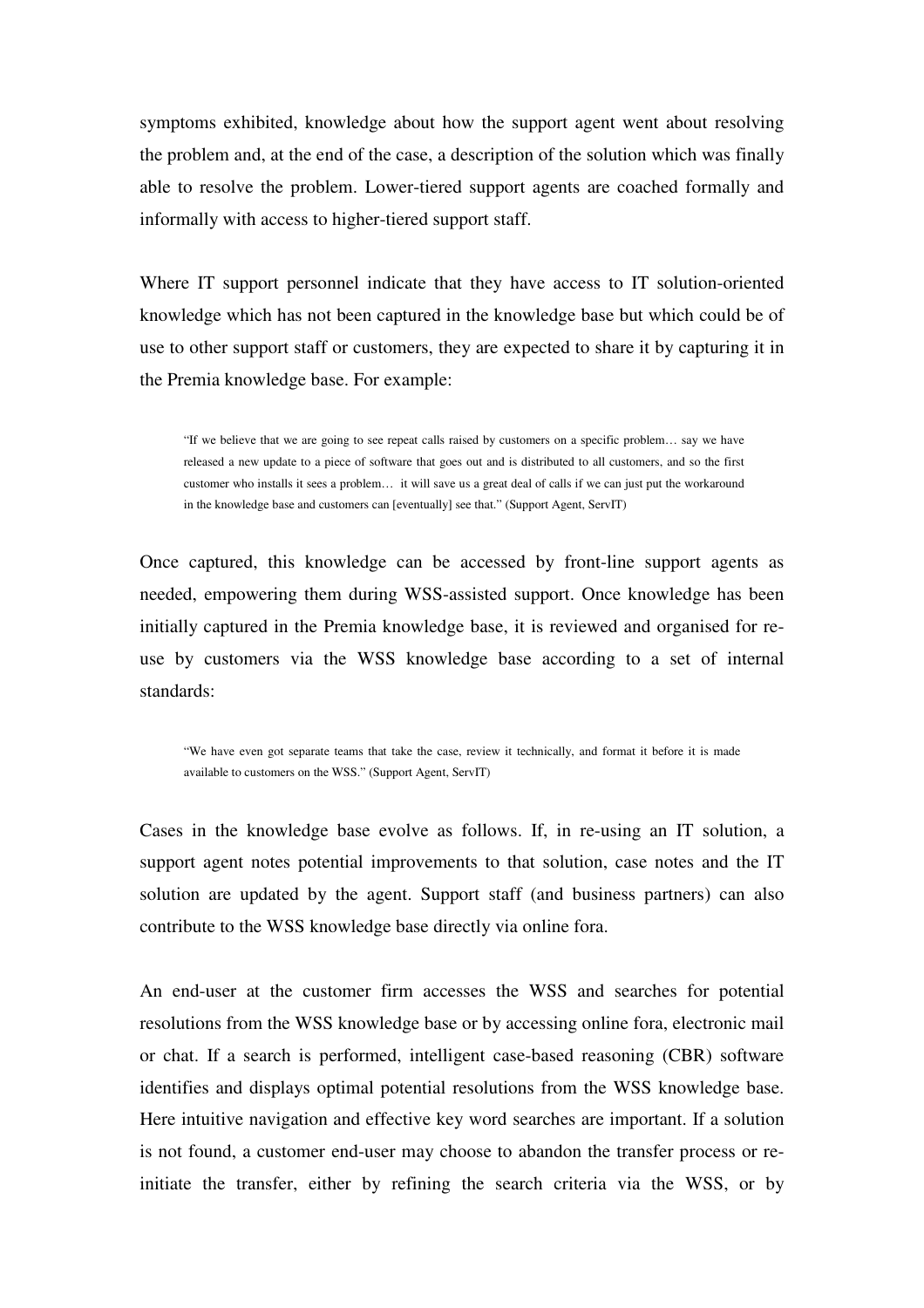submitting the incident to the Service Desk by telephone. To assist customers directly (e.g. by telephone or chat), ServIT support staff can search for knowledge in the Premia knowledge base or WSS knowledge base. Management at ServIT emphasises the importance of re-using existing knowledge rather than the re-solving of problems. If a solution is not found, the support agent begins trouble-shooting the incident and, if necessary, escalates the problem to higher-tiered support staff. Root cause analysis results in new workarounds that are posted to the Premia knowledge base. Business partners may also search the WSS knowledge base for solutions to assist customers. However business partners and customers do not have access to the ShareIt or Premia knowledge bases primarily for quality control reasons. Initiation is completed once a potential solution has been identified for transfer.

#### **4.2 Implementation (Figure 4)**

During the implementation stage, knowledge flows between ServIT, business partners and the end-user at the customer organisation. Knowledge may flow directly from a WSS to an end-user, such as in the downloading explicit knowledge in the form of a White Paper, patch or trouble-shooting document. Knowledge may also flow through ServIT support staff or a business partner – for example, via an online chat session with a customer end-user.

From a technical perspective, ServIT must consider the format of the knowledge and the type of channel used to transfer it. In this study, a commonly cited example of such a consideration was the need to present the knowledge in a format to cater for customers connected by a range of internet connection speeds:

(Customer Technology Division Manager, ServIT)

Where a human is the source of knowledge, social ties with a potential receiver are established and maintained. It was found in this study that even in a multi-channel support context where technology-mediated interaction is the primary point of contact, relationships remain paramount. For example:

<sup>&</sup>quot;The accessibility that customers have is important. See, our company sometimes might think that everybody has high speed access but in reality it's still around 50 odd per cent... People think everybody has got it but they  $dom't$ ."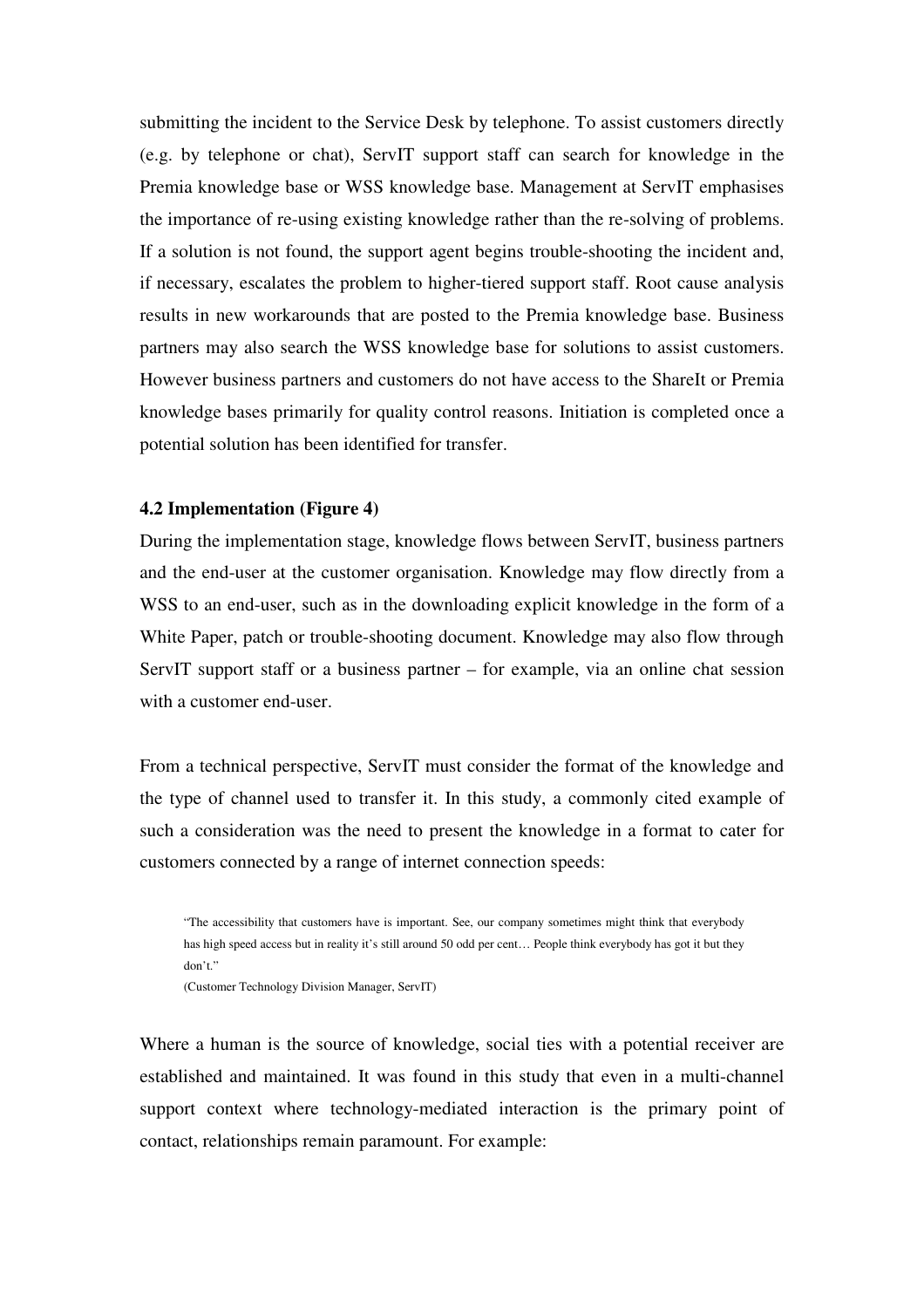"There are two parts to a relationship and if it is person to machine, you've still got to give them the experience that they are being treated as a valued customer." (Customer Service Process Manager, ServIT)

At the end of the implementation stage, the knowledge has been transferred to an enduser at the customer firm.

#### **4.3 Ramp-up (Figure 5)**

During the ramp-up stage, an end-user at the customer firm begins using the transferred knowledge, perhaps inefficiently at first, but gradually identifying and resolving unexpected problems by a phase of knowledge application or practicing. This may be completely independent, or may involve requesting additional assistance. If additional assistance is requested from ServIT, it is seen as an opportunity to obtain feedback from the end-user. Such feedback is subsequently consolidated in the Premia and WSS knowledge bases to improve the knowledge for future transfers.

During ramp-up, issues surrounding personalisation of the knowledge were found to be important. For example, the presentation of the knowledge needed to be customised so that the WSS could cater to different levels of customer expertise. Customer confidence in using the WSS and applying the knowledge was also critical, and it was important that end-users have the ability to back-out of and operation.

"The content of the knowledge may be the same, the presentation may need to differ widely, depending on the audience… how [do] you present it to the end-user in such a way that they will experience this ramp-up positively?" (Customer Process Manger, ServIT)

The feedback process highlights several possible outcomes from the ramp-up stage. First, the end-user may abandon knowledge transfer if difficulty is experienced applying the knowledge or if it is applied but does not provide a satisfactory resolution. Alternatively, the end-user may decide to re-initiate the knowledge transfer (via the WSS or alternative channels such as the Service Desk). Re-initiation necessitates the alignment of other support channels with the WSS and the need for ServIT to capture knowledge relevant to the end-user's initial attempts to resolve the problem, so they do not become frustrated by having to explain or repeat these attempts with support agents: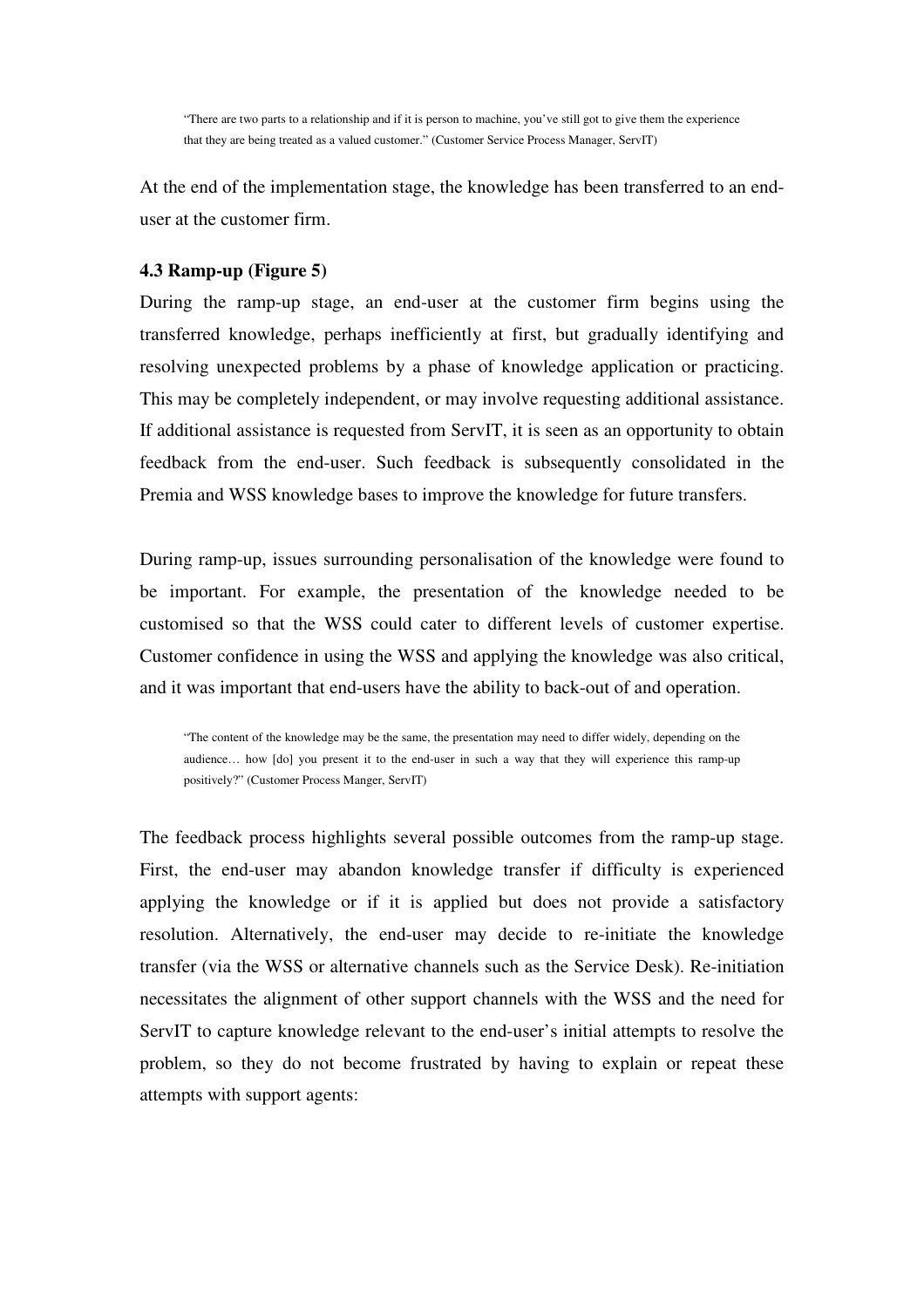"There has to be boundaries that say 'this is not in the rules, this is not in the knowledge set, we are going to have to do a manual intervention' and it has got to be the customer not getting there through frustration but being guided to that point..." (Customer Process Manager, ServIT)

The desired outcome of ramp-up is that the end-user applies the knowledge and finds that it meets their requirement. The end-user then progresses to the integration stage.

### **4.4 Integration (Figure 6)**

During the integration stage, the transferred knowledge becomes assimilated at the customer organisation. Prior knowledge and practices are replaced with new knowledge and practices. Management at ServIT found that the level of integration required by customers is dependent on the type of knowledge transferred, the type of customer and their objectives:

"Success for integration will be based on our understanding of the type of end-user and on the type of knowledge... Some knowledge will be used once off, whereas in more complex environments where there are more likely to be repeat problems may need to be integrated. " (Customer Process Manager, ServIT)

This insight is consistent with the observations of support agents at ServIT, who noted that the transferred knowledge related to "break-fix" support is typically not integrated into customer firms (although support agents wished it was to reduce repeat enquiries). Instead, customers require the location of the knowledge in the WSS to remain stable so that in the event of a recurring issue, it is easy to re-locate the relevant knowledge via the web site. On the other hand, knowledge related to best practices was integrated by customer organisations but ServIT currently has difficulty measuring the success of such integration. The need to feedback information regarding the knowledge integrated by the customer organisation was seen as critical, as this enables ServIT to improve future support provision. For example:

"It is very important for the customer to realise that they need to be capturing information. We are always educating our customers [about] change management. A lot of them perhaps don't do that now [but] we know that it is sort of a task that does ensure better maintenance of a system when you can track what has happened." (Support Agent, ServIT)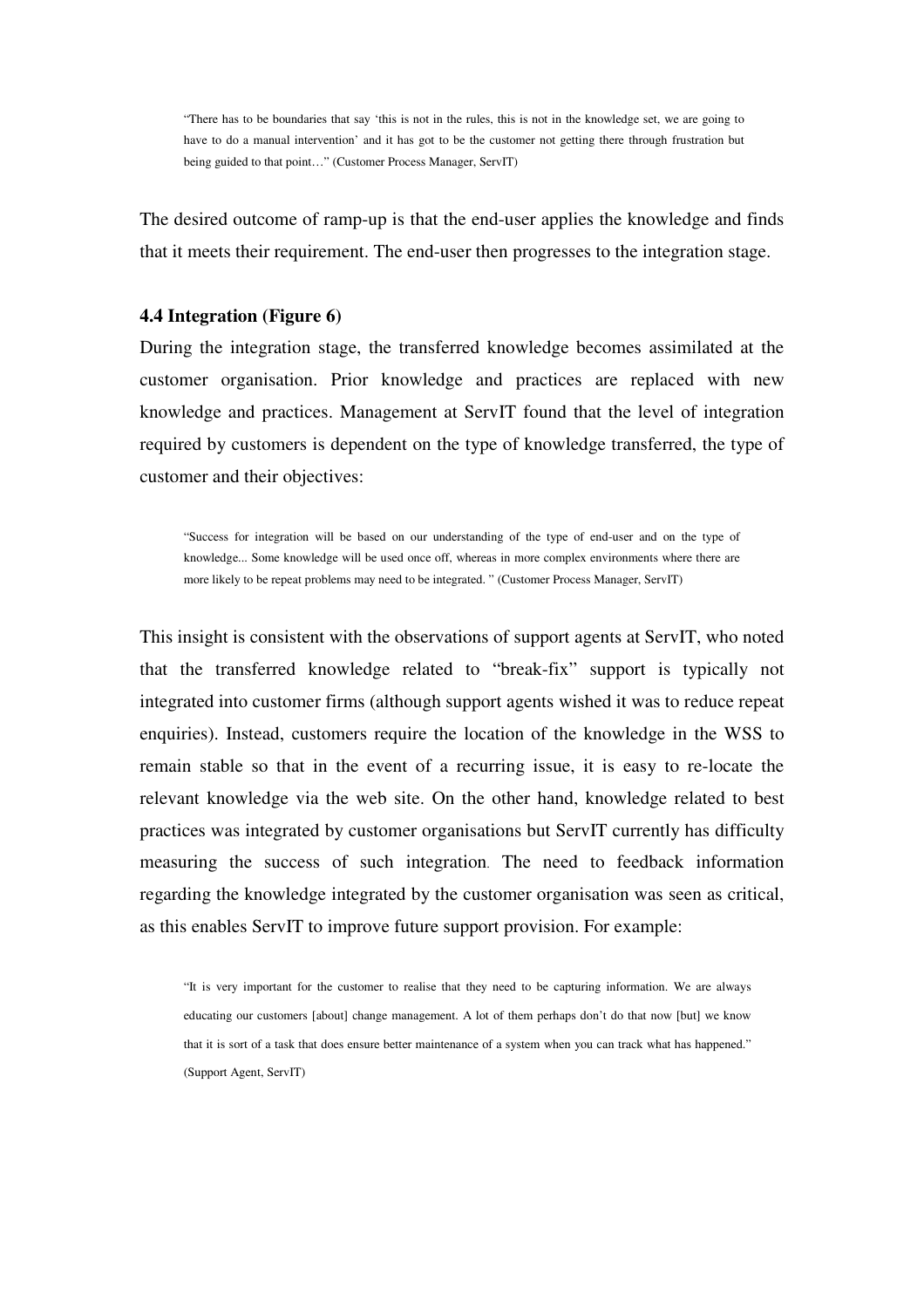# **5 Enablers and Barriers for Knowledge Transfer in Managed IT Support**

The key barriers and enablers at each stage of knowledge transfer are summarised in Table 1 and described below.

| <b>Stage</b>       | <b>Barriers</b>                                                                                                                                                                                                       | <b>Enablers</b>                                                                                                                                                                               |
|--------------------|-----------------------------------------------------------------------------------------------------------------------------------------------------------------------------------------------------------------------|-----------------------------------------------------------------------------------------------------------------------------------------------------------------------------------------------|
| <b>Initiation</b>  | Complexity of codification<br>Inadequate Support Agent motivation<br>Support Agent fear for job security<br>Motivating customer adoption of self-<br>service<br>Lack of customer trust in knowledge<br>and its source | Integration of knowledge processes<br>within employee workflow<br>Rewards and recognition<br>Marketing WSS to increase<br>customer adoption<br>Systems to demonstrate knowledge<br>robustness |
| Implementation     | Ensuring positive relationship in<br>$\overline{\phantom{0}}$<br>electronic context<br>Customisation of knowledge                                                                                                     | Supplement online relationships<br>with traditional relationships<br>Education and training                                                                                                   |
| Ramp-up            | Identifying when end-users require<br>additional assistance<br>Providing additional support increases<br>support costs                                                                                                | Technology to identify individual<br>customers<br>Provision of additional support to<br>address CRM objectives                                                                                |
| <b>Integration</b> | Understanding how transferred<br>$\qquad \qquad -$<br>knowledge is integrated<br>Lack of emphasis on integration by<br>customers                                                                                      | Publication of success stories                                                                                                                                                                |

**Table 1** Barriers and Enablers for Knowledge Transfer in Managed IT Support Using **WSSs** 

## **5.1 Initiation Stage**

First, companies find it difficult to capture the complex tacit knowledge of IT support experts. It can also be difficult to motivate employees to share their knowledge with other employees or capture the solutions knowledge base. Service Desk managers at ServIT had set minimum targets for the number of knowledge base contributions support agents must make per year but explicit incentives for motivating knowledge sharing are only partly successful. One key reason is that if support agents fear sharing knowledge due to possible loss of status or other privileges - even employment - then this fear would over-ride rewards and recognition:

"There were some publicised problems around letting some people go and ServIT then having to rehire them as it was clear they had much tacit knowledge. The other side to this is the need to ensure that employees do contribute to the overall knowledge base but don't lose their jobs as a result." (Consulting Services Division Manager)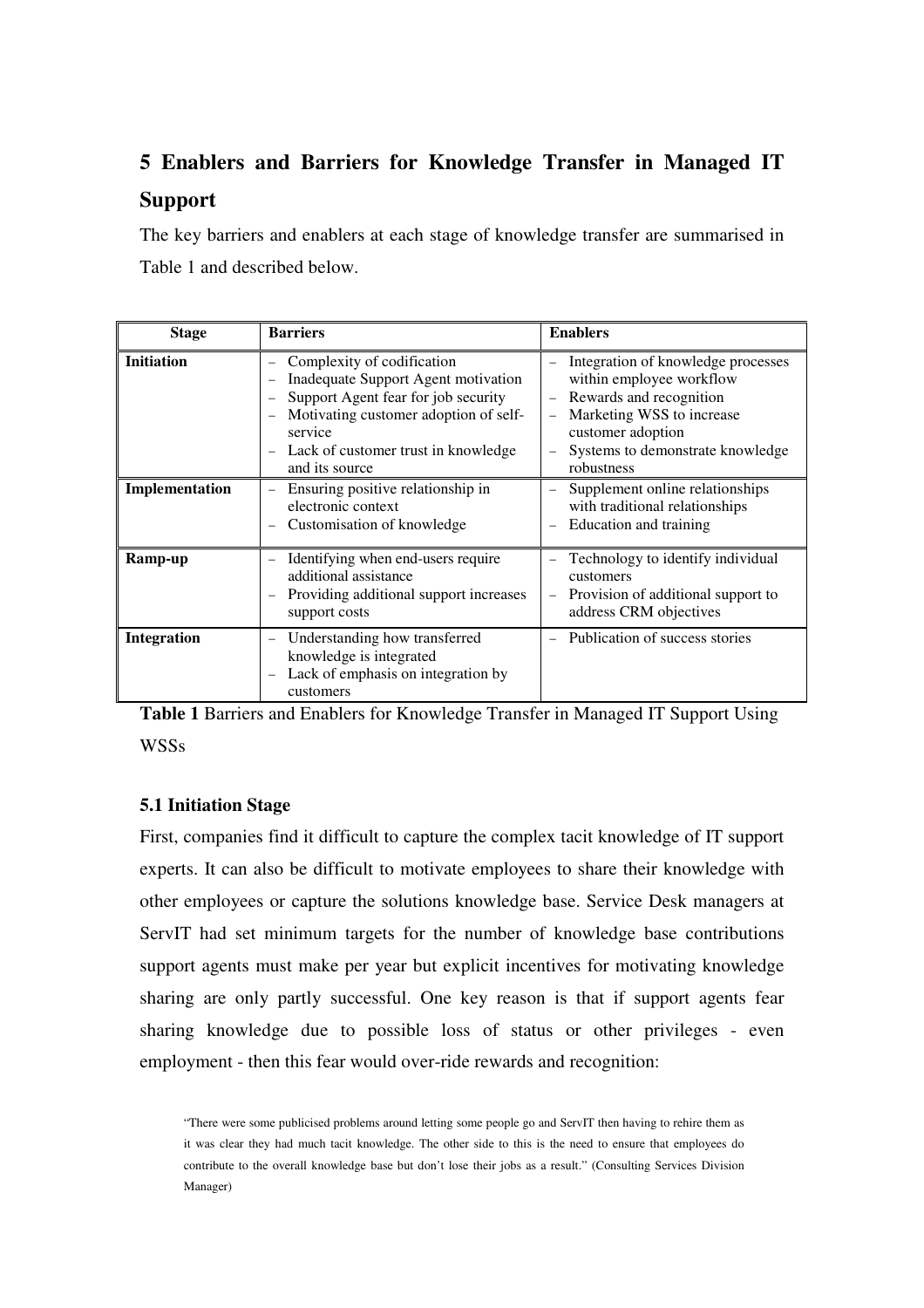Among receiver-based barriers, a lack of customer awareness of the WSS was identified. The use of regular marketing strategies is used as an enabler to stimulate the use of the Web channel by end-users seeking support knowledge.

There are also motivational issues for end-users at customer firms in regards to adopting WSSs for after-sales IT support provision. Participants argued that customers will usually take "the path of least resistance" and thus if it is easier to pick-up the telephone than to use the WSS, they will do so. It was suggested that the cost structure of support contracts with customer firms should reflect the MSP's desire to shift towards the provision of IT support services using the WSS as opposed to using more expensive channels.

Another challenge for end-users is knowledge trust: end-users who visit online support fora for assistance do not know which users they can trust to provide good solutions to their concerns. Merit-based incentive schemes are useful to enable development of user reputations that can be used by other users as reputation guides. For example, at ServIT and several of the organisations represented at the crossorganisational focus group, points are allocated to users who provide responses graded as valuable by those who pose the questions. Rewards and reputation-based systems help establish the robustness of solutions but are not wholly effective as solutions may fail in practice.

#### **5.2 Implementation Stage**

Establishing a positive relationship between a knowledge source and a receiver of knowledge is important. For example, in the enterprise-customer context it was argued that:

"Your relationship with the [knowledge] recipient is absolutely key and fundamental to the success… without that relationship all that you have got in your collaborative tool is a whole lot of documents." (IT Project Consultant, ServIT).

However relationships between end-users at a customer firm and support agents at the MSP are often virtual. Targeted strategies can help develop and maintain positive relationships. Allocation of client managers to customers may be useful so that the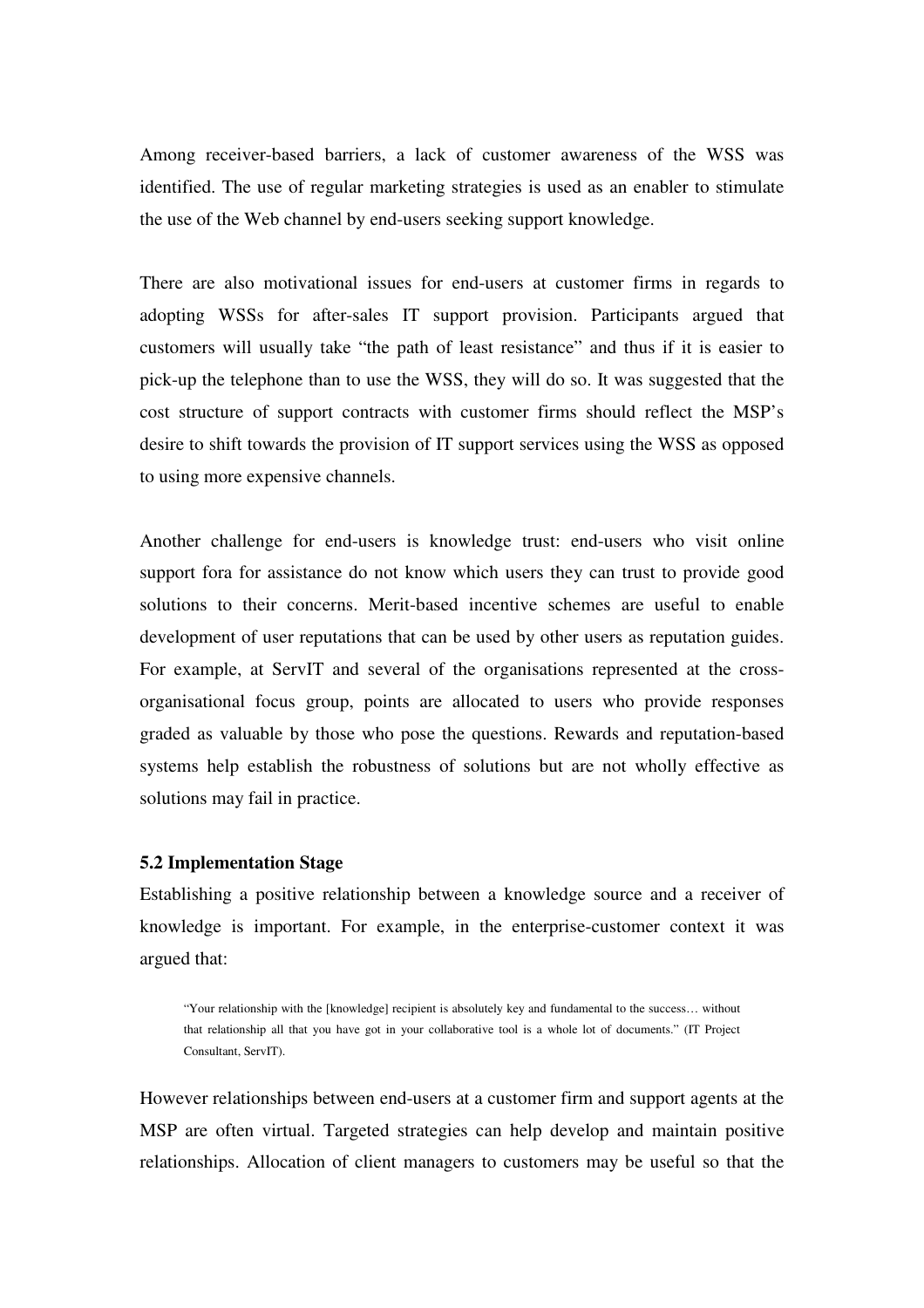traditional or "face-to-face relationship" is still nurtured. The need to customise support knowledge (that is, IT resolutions) to suit the requirements of customers can also be challenging. Strategies to better understand customer requirements may help to address this issue. Education and training on the benefits and use of WSSs may increase their adoption and enhance relationships between MSP personnel and customer personnel.

#### **5.3 Ramp-up Stage**

It is difficult for an MSP to know when a customer end-user requires additional support unless the end-user alerts the provider. This is partly because many support services are requested anonymously. Anonymous use makes it difficult for service providers to achieve relational objectives, as capturing knowledge about individual customer firm end-users is problematic. Ensuring that end-users provide identitybased feedback on the usefulness of support knowledge is a related challenge. ServIT acknowledges the importance of these issues:

"Do we need customer relationship one-on-one experience tracking within self-support? Can you get a return on investment for that? I suspect it might be hard to prove… but my gut tells me that if you don't start at least thinking of these tactical implementation functions then you may be disappointed." (Customer Process Manager, ServIT)

Thus there is seemingly a trade-off between transactional cost-effectiveness and objectives for CRM.

#### **5.4 Integration Stage**

The institutionalisation of knowledge at the customer firm may not always be a high priority for customers, depending in part on the type of knowledge transferred. Rather, it is the capacity to re-initiate a knowledge transfer which might be considered important. Such a capacity means that when an end-user at a customer firm experiences the same issue again, he or she can move quickly to a familiar part of the system and immediately obtain the solution. In other words the stability of the location of the knowledge accessed via the WSS and the ability to set bookmarks are important. However, from the MSP's perspective, they would like to encourage customers to instiutionalise knowledge in an effort to ensure more effective use of their products and services. This suggests a need for MSPs to educate customer firms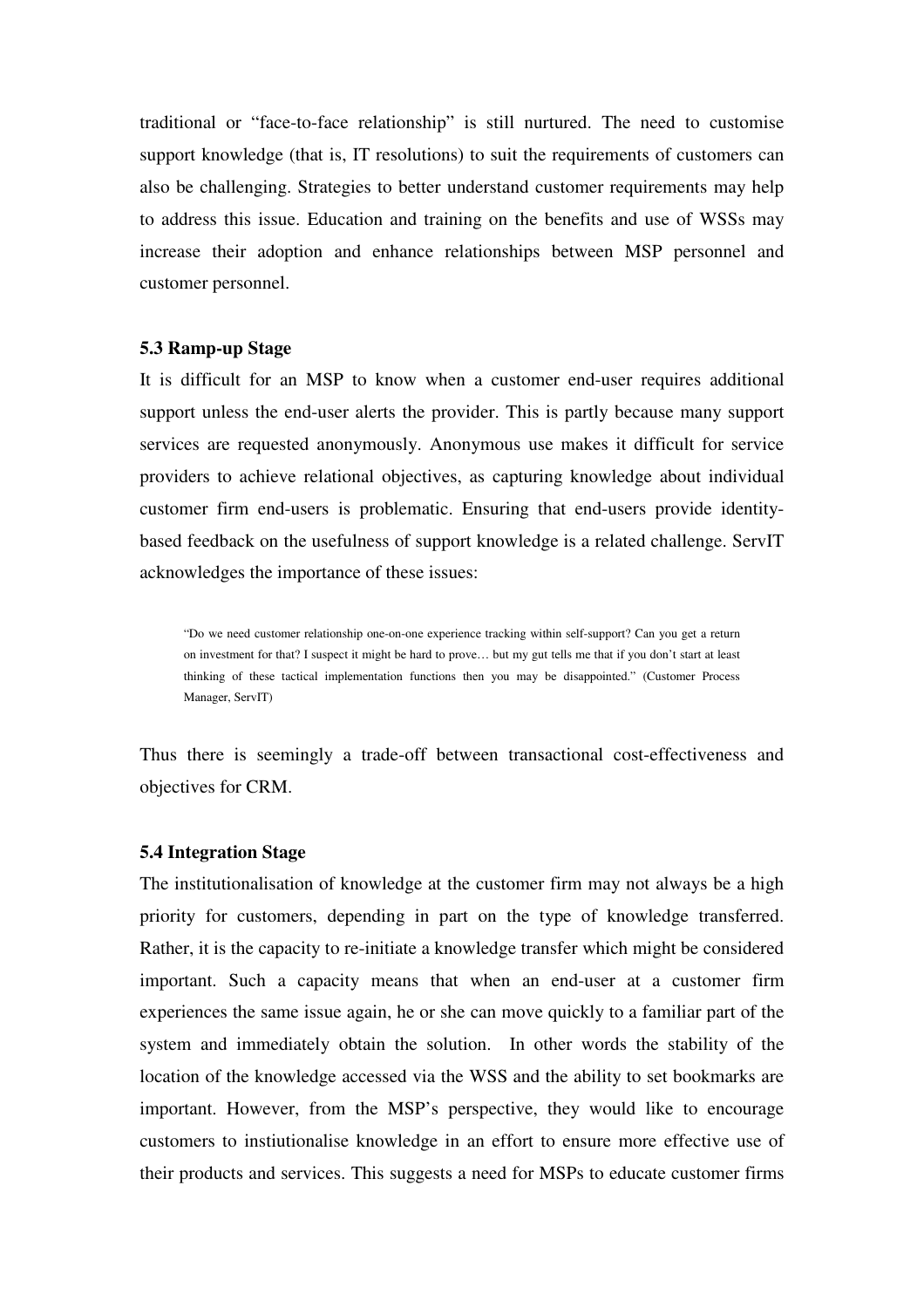about the benefits of institutionalising IT solutions, such as reduced support costs. It also suggests a new receiver-based factor: receiver understanding of benefits of institutionalised knowledge.

With respect to feedback, in the interest of providing more effective support in the future, it is always useful to learn how customers have used and/or integrated received solutions. While some data is collected, the difficulty resides in encouraging customers to complete surveys and in how the organisation is able to interpret this data:

"One of the things that we tried to enforce is, if it does resolve your problem and you click the 'yes' button, then it allows us to do some kind of analysis. But just because you have re-used it might not be a good thing…Why is it being re-used? Is it because the instructions weren't clear? Do we have to make it simpler?" (Service Desk Manager, ServIT).

Understanding how knowledge is integrated becomes even more difficult when the knowledge moves away from break-fix scenarios and towards the higher level or "value-add" services. For example, the case organisation (ServIT) reported that the publication of "White Papers" to share success stories in using the organisation's products and services (including support services) was a strategy employed to encourage customers to provide feedback.

Thus overall, the integration stage of knowledge transfer was not well understood in part due to difficulties in measuring integration and very few effective enablers were identified.

## **6 Discussion**

The enablers and barriers to knowledge transfer in Web-based managed IT support, identified in this paper, support a range of factors identified by other researchers in non-Web-based knowledge transfer while contributing fresh understanding through several new findings. By adopting a staged approach, the study has highlighted at which particular stage of the knowledge transfer process that these knowledge, sharer, receiver and context-based enablers and barriers are most relevant. However, existing literature does not address the stages of knowledge transfer and therefore in this section we focus the discussion more broadly on the identified knowledge-based,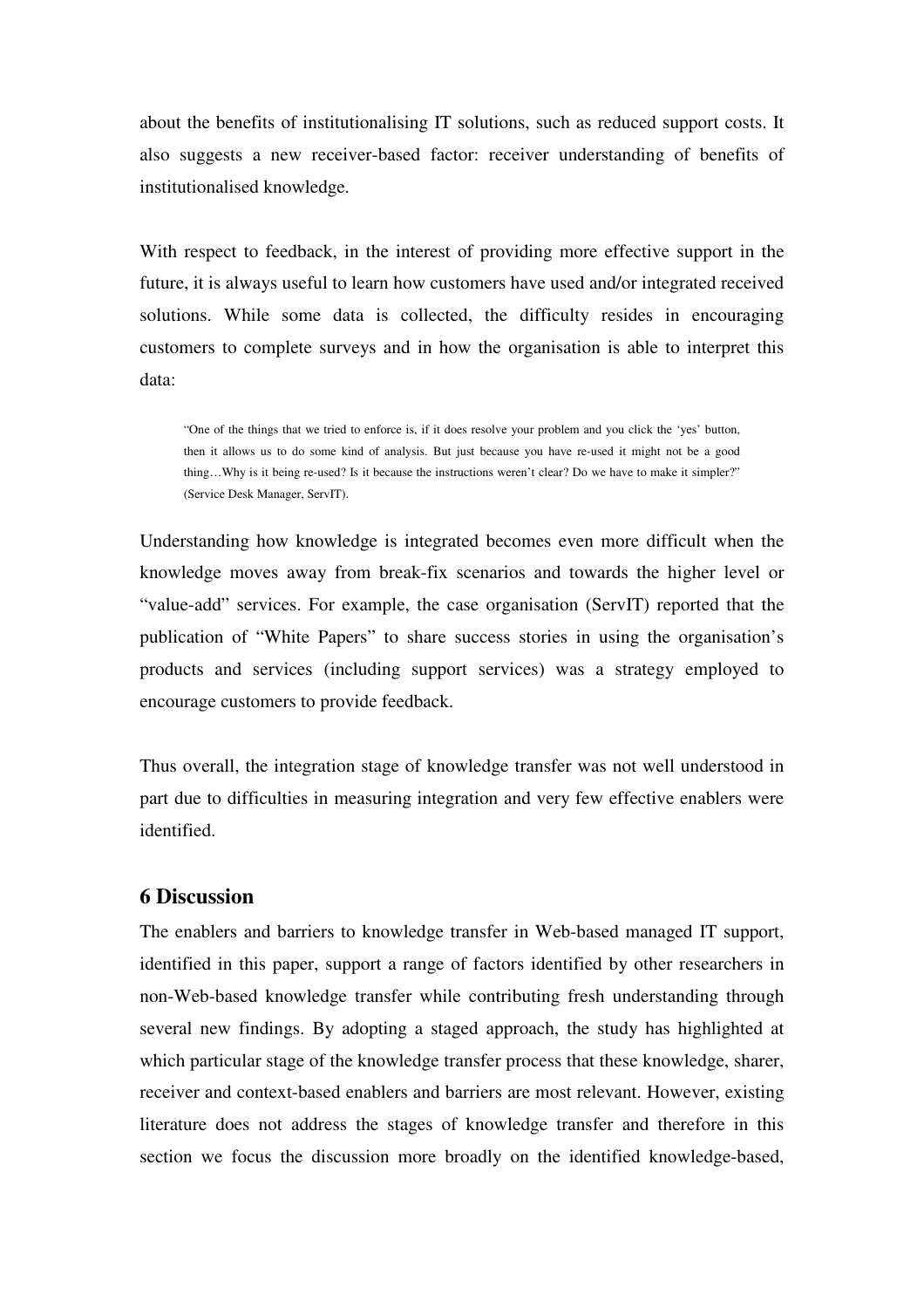receiver-based, sharer-based and context-based enablers and barriers and their main practical and theoretical implications.

Knowledge-based factors were found to act as barriers to knowledge transfer as found by (Kwan & Cheung 2006; Simonin 1999; Szulanski 2000) and complex knowledge such as an IT resolution can be difficult for a receiver to understand (Szulanski 1996, 2000). A key knowledge-based enabler emerging from this study is the importance of customisation of knowledge to the needs of customer organisations, as highlighted in the implementation stage of knowledge transfer where end-users better understood and accepted customised solutions. Attention to this issue may have a positive impact on customer satisfaction.

Limited support for the role of receiver-based factors in inter-organisational knowledge transfer (e.g. Lane & Lubatkin 1998) was provided by the study findings, perhaps because the study focused on investigating the provider perspective rather than the customer perspective. There were three key findings in this category. First, customer firm end-users may not be interested in institutionalising transferred IT solutions. Cranefield and Yoong (2005) highlight the need for a fit between the knowledge received and a receiving organisation's objectives. If a customer firm does not prioritise the institutionalisation of IT solutions throughout the firm, its employees will not make the effort to learn the solutions transferred from the service provider and will simply apply them to resolve the initial problem. Nieminen (2005) noted that for knowledge transfer to occur, a receiving organisation must be capable of absorbing shared knowledge. It is possible that such capability may be missing from some customer firms that are receiving IT solutions. Indeed the motivation and capability (or lack thereof) for knowledge integration will differ from customer to customer. For example, in a study investigating the transfer of knowledge in post system implementation, Santhanam et al. (2007, p. 171) identified that, "although users turned to IT professionals to obtain knowledge related to conceptual understanding and procedures to use the system, they most often turned to other users to obtain knowledge that allowed them to adapt the system to their work". Further research is required to understand issues surrounding knowledge integration in a Web-based context from both the MSP and customer perspectives, as such issues may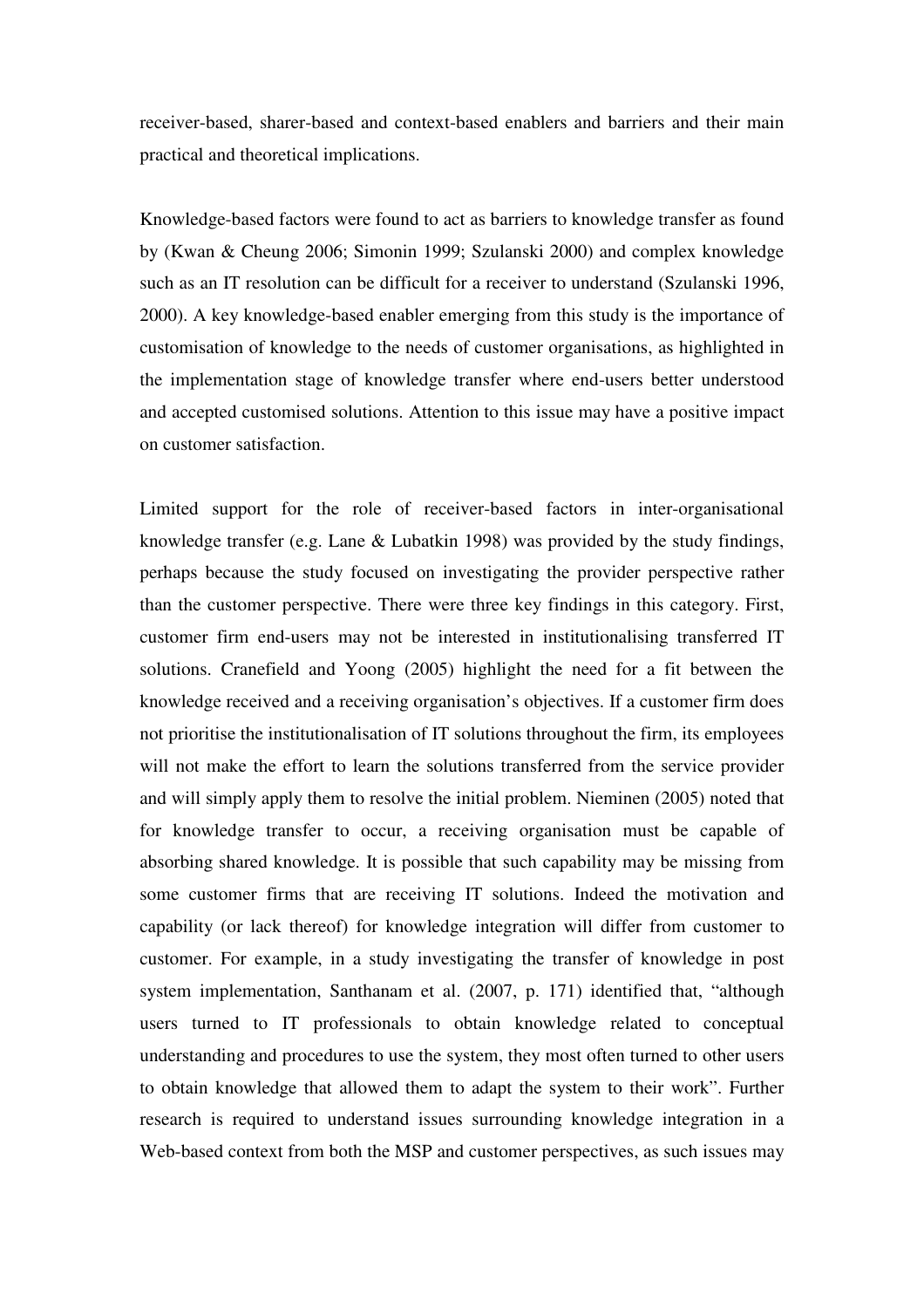have implications for customer firm satisfaction and be a potential strategic differentiator.

Second, due to the anonymous nature of the Web it is difficult for the MSP to determine whether end-users at customer firms need additional support during the ramp-up stage. Further, inadequate end-user feedback regarding solutions and services, particularly during the later stages of knowledge transfer, led to limited opportunity to improve solutions for future knowledge transfer as MSPs were often unaware of the extent to which customers have integrated the transferred knowledge. The role of receiver feedback for future knowledge transfer success between a sharer and receiver was identified by Lichtenstein and Hunter (2006) in an intraorganisational context. There may be a role for such feedback in inter-organisational knowledge transfer success. Solutions previously proposed by other researchers are potentially valuable to improve opportunities for feedback such as ongoing interaction between partners (Simonin 1999) and partner interdependence (Steensma & Corley 2000; Kwan & Cheung 2006). A third receiver-based barrier identified was the lack of customer end-user motivation to use the WSS to initiate a knowledge transfer and such technological adoption issues are a fresh finding for knowledge transfer theory.

Sharer-based factors identified by the study included motivational issues as previously found by Szulanski (2000) and Kwan and Cheung (2006). As suggested by classic KM literature, support agents may fear loss of power from sharing knowledge with other employees in the firm (Davenport & Prusak 2000). This was evident in this study during the initiation stage where support agents are required to capture their knowledge into the knowledge base. Organisational context factors were the main category of factors that could impact sharer motivation as discussed below.

Context-based factors were found influential in knowledge transfer as also found by other researchers (Szulanski 1996; Gold et al. 2001; Kwan & Cheung 2006). Cultural enablers such as rewards and recognition, and systems developing trust in others' knowledge, were identified as supporting the importance of a knowledge sharing culture (Gold et al. 2001). Although notably, where sharers are concerned about job security and job loss, such mechanisms are unlikely to be effective. This is consistent with the argument of Huber (2001) which identifies knowledge sharing is seen as a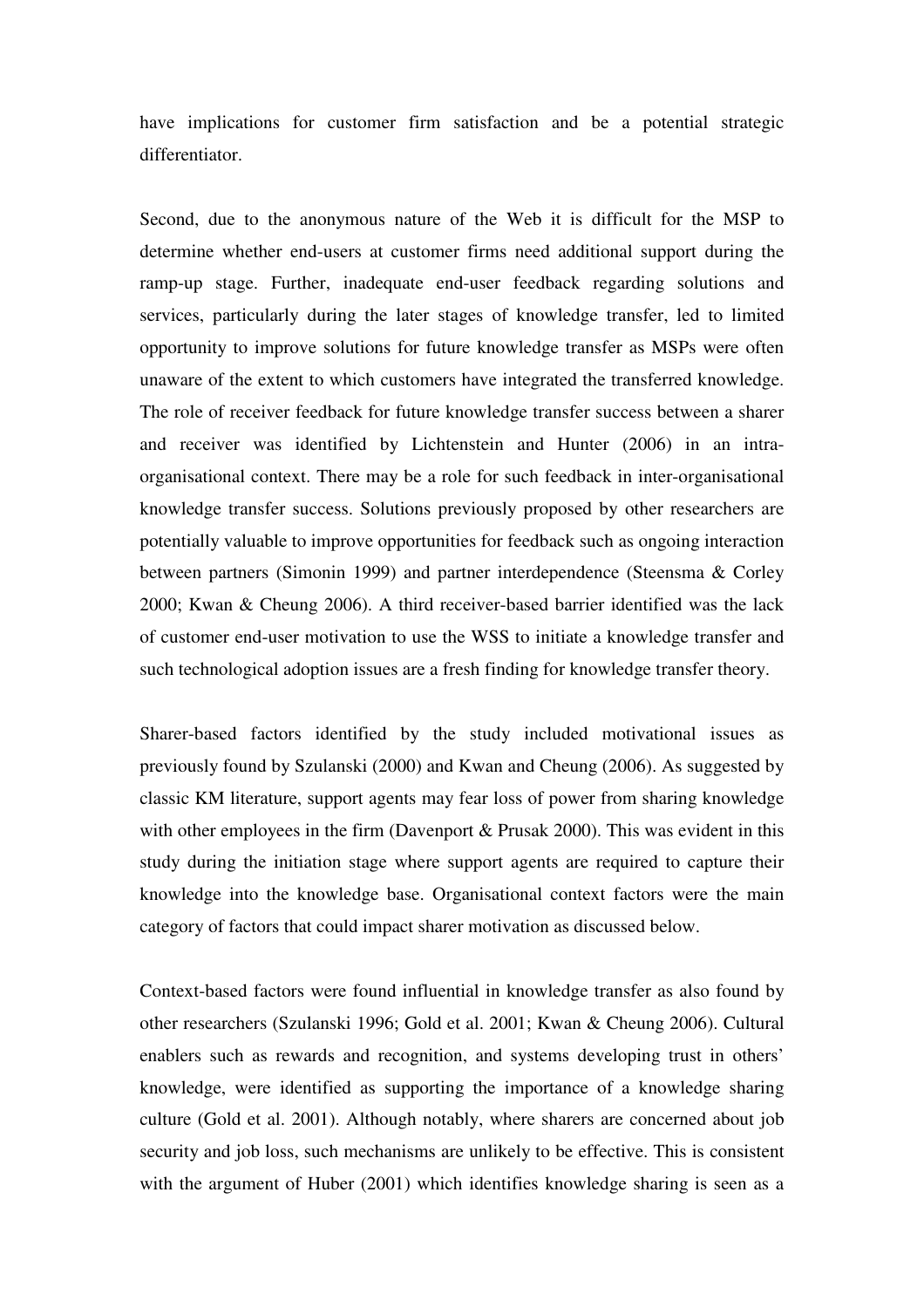voluntary activity and thus explicit rewards and sanctions are not necessarily effective and should be used with caution. The findings of this study suggest that in circumstances where knowledge workers are concerned about job loss, managers need to ensure that knowledge capture activities form part of the normal workflow and reassure employees that participating in activities will not result in job loss, but rather, enable them to focus on value-adding activities.

In the context of managed Web-based IT support, trust is required interorganisationally. The need for trust in virtual contexts has also been proposed by other researchers such as Panteli and Sockalingam (2005) and Bunduchi (2005). There is therefore a need to investigate the generation of user trust in the knowledge of others, in Web-based settings. Relationships can help develop such trust and it has been found that positive relationships facilitate the transfer of tacit knowledge (Lane & Lubatkin 1998; Szulanski 2000; Nieminen 2005).

The internet's evolving communication tools can be exploited to better develop interfirm relationships (Sigala 2007). However, it was found in this study that MSPs seemingly make trade-offs between the transactional cost effectiveness provided by WSSs and their long-term objectives to develop relationships with their customers – or what Bunduchi (2005) terms "transaction costs and goodwill trust". The tendency to favour cost-effectiveness is probably not surprising in a WSS context as ultimately cost savings are a major driver of self-service strategies, however, the results of this study indicate that MSPs are not certain of the return on investment (ROI) of using WSS for "break-fix" support or "value-added" services (such as the provision of White Papers on best practices). MSPs should thus remain mindful of the long term implications of these issues when making such trade-offs and further research is needed in this area.

## **7 Conclusion**

This paper has provided a staged temporal model of inter-organisational knowledge transfer from an MSP to a customer firm in after-sales managed IT support, when a WSS is used (Figures 3 - 6). Some of the key barriers and enablers to knowledge transfer in the after-sales managed IT support context were identified (Table 1) during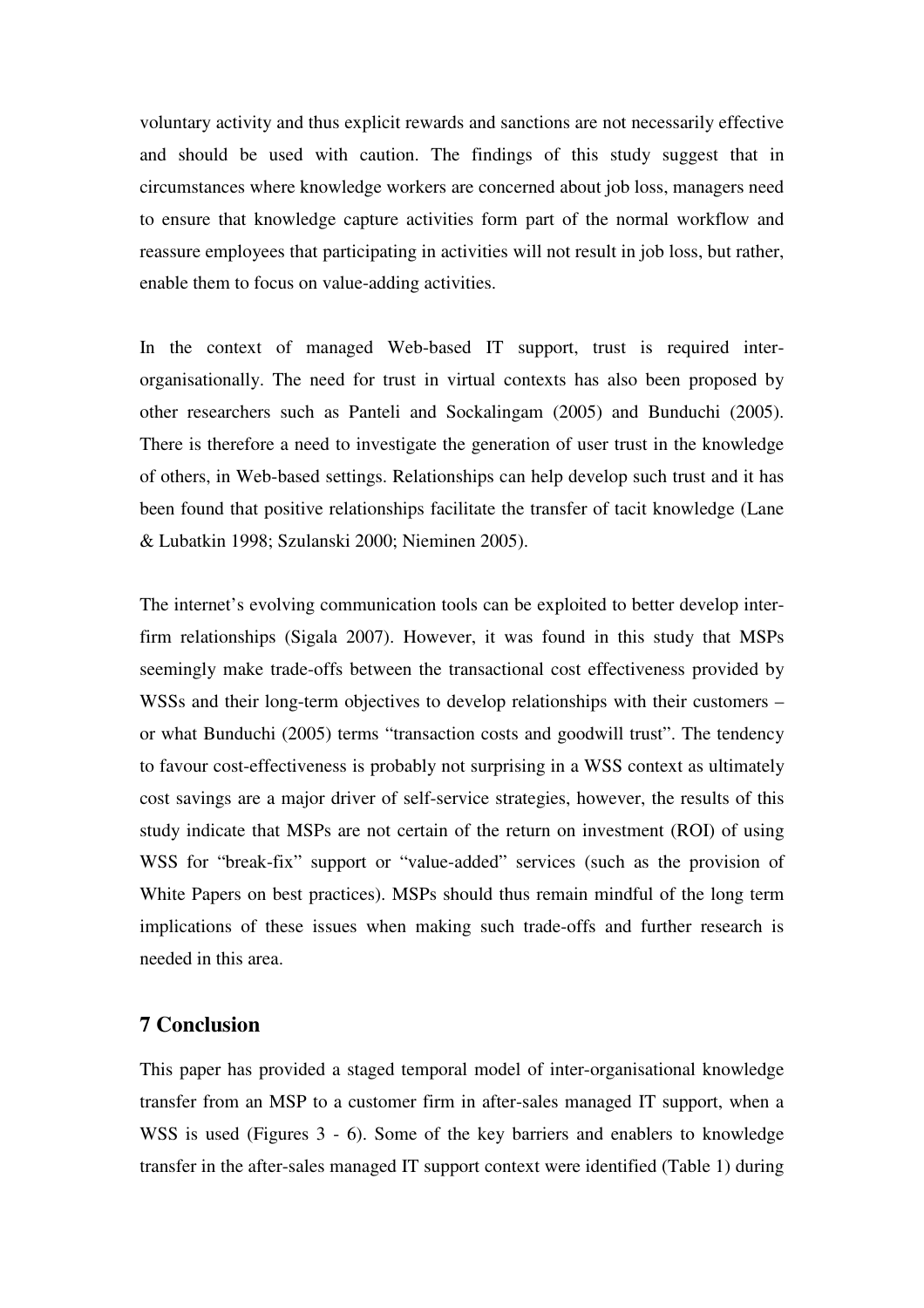each stage. These understandings may be useful to help MSPs better manage their IT support services, including in the allocation of valuable resources at the time at which they are most needed. The enablers and barriers confirm many known knowledgebased, receiver-based, sharer-based and context-based factors in successful knowledge transfer and contribute fresh understandings by highlighting the distinctive ways in which they apply in a Web-based managed after-sales IT support services setting.

This findings suggest that strong ties are required in a managed after-sales IT support context. Further, it is critical to successful knowledge transfer that the WSS is effectively integrated with traditional support channels such as the phone-based Service Desk. This is reflected in Figures 3-6, which highlight that WSSs exist within a complex multi-channel, multi-tiered customer support system. The integration of technologies for complex inter-organisational knowledge transfer is a new finding for knowledge transfer success which warrants further investigation.

In conclusion, this paper highlights the need for MSPs to pay greater attention to the many social and organisational issues which can significantly limit the success of knowledge transfer in Web-based managed IT support.

## **References**

- Accenture (2008), "What communications and high-tech business customers want, what they get and how to bridge the gap", available at: http://www.accenture.com/Global/Research\_and\_Insights/By\_Industry/Electron ics\_and\_High\_Tech/AccentureGap.htm (accessed 24 April 2009).
- Addy, R. (2008), "The future of support", *Support World Magazine*, November/December, pp. 1-3.
- Alavi, M., and Leidner, D.E. (1999), "Knowledge management systems: Emerging views and practices from the field", *Communications of the Association Information Systems*, Vol. 1, No. 5, February, pp. 1-7.
- Bunduchi, R. (2005),"Business Relationships in Internet-based Electronic Markets: The Role of Goodwill Trust and Transaction Costs", *Information Systems Journal*, Vol. 15, No. 4, pp. 321–341.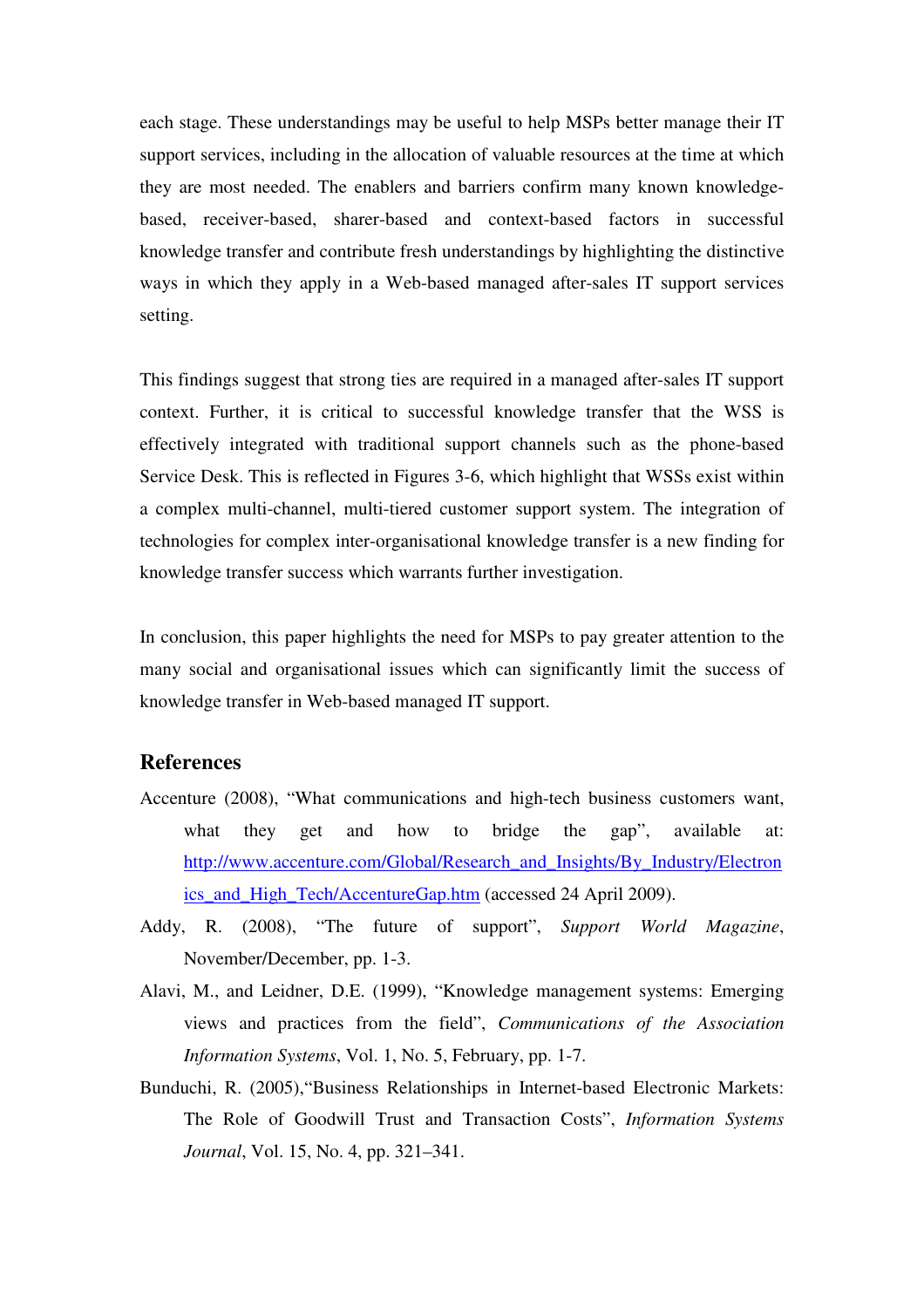- Ciccolini, C., and Sorkin, B. (2003), "The key to cost-effective support for specialised applications", DM Direct Newsletter, available at: http://www.dmreview.com/article\_sub.cfm?articleId=6872 (21 February 2008).
- Collins, J.D. and Hitt, M.A. (2006), "Leveraging tacit knowledge in alliances: The importance of using relational capabilities to build and leverage relational capital, *Journal of Engineering and Technology Management*, Vol. 23, No. 3, pp.147-167.
- Colquhoun, D. and Krajewski, S. (2008), "What's really happening with self-service" October 2008, Amdocs and Frost and Sullivan.
- Cooper, V.A. (2007), "Knowledge Transfer in Enterprise IT Support Provision using Web-based Self-Service", unpublished PhD Thesis, Deakin University, Melbourne, Australia.
- Coulibaly, M. M. (2008), "A strategy for proactive and predictive services", SSPA News, January, Services and Support Professional Association.
- [CSI] Consortium Service Innovation (2002), "Getting started with KCS", Official Consortium Service Innovation Site, available at: http://www.thinkhdi.com/files/pdfs/GettingStartedKCS.pdf (accessed 24 April 2009).
- Conneighton, C. (2004), "Self-service comes of age, Part III", CRMToday, available at: http://www.crm2day.com/highlights/EplpEuuAppvvkeRbKk.php (accessed 22 March 2009).
- Cranefield, J., and Yoong, P. (2005), "Organisational factors affecting interorganisational knowledge transfer in the New Zealand state sector: A case study", *The Electronic Journal for Virtual Organisations and Networks*, Vol. 7, December.
- Das, A. (2003), "Knowledge and productivity in technical support work", *Management Science*, Vol. 49, pp. 416-431.
- Davenport, T.H., and Klahr, P. (1998), "Managing customer support knowledge", *California Management Review*, Vol. 40, No. 3, pp. 195-208.
- Davenport, T.H., and Prusak, L. (2000), Working knowledge: How organisations manage what they know, *Harvard Business School Press*, Boston, MA.
- Delic, K.A., and Hoellmer, B. (2000), "Knowledge-based support in help-desk environments", *IT Professional*, Vol. 2, No. 1, Jan-Feb pp. 44-48.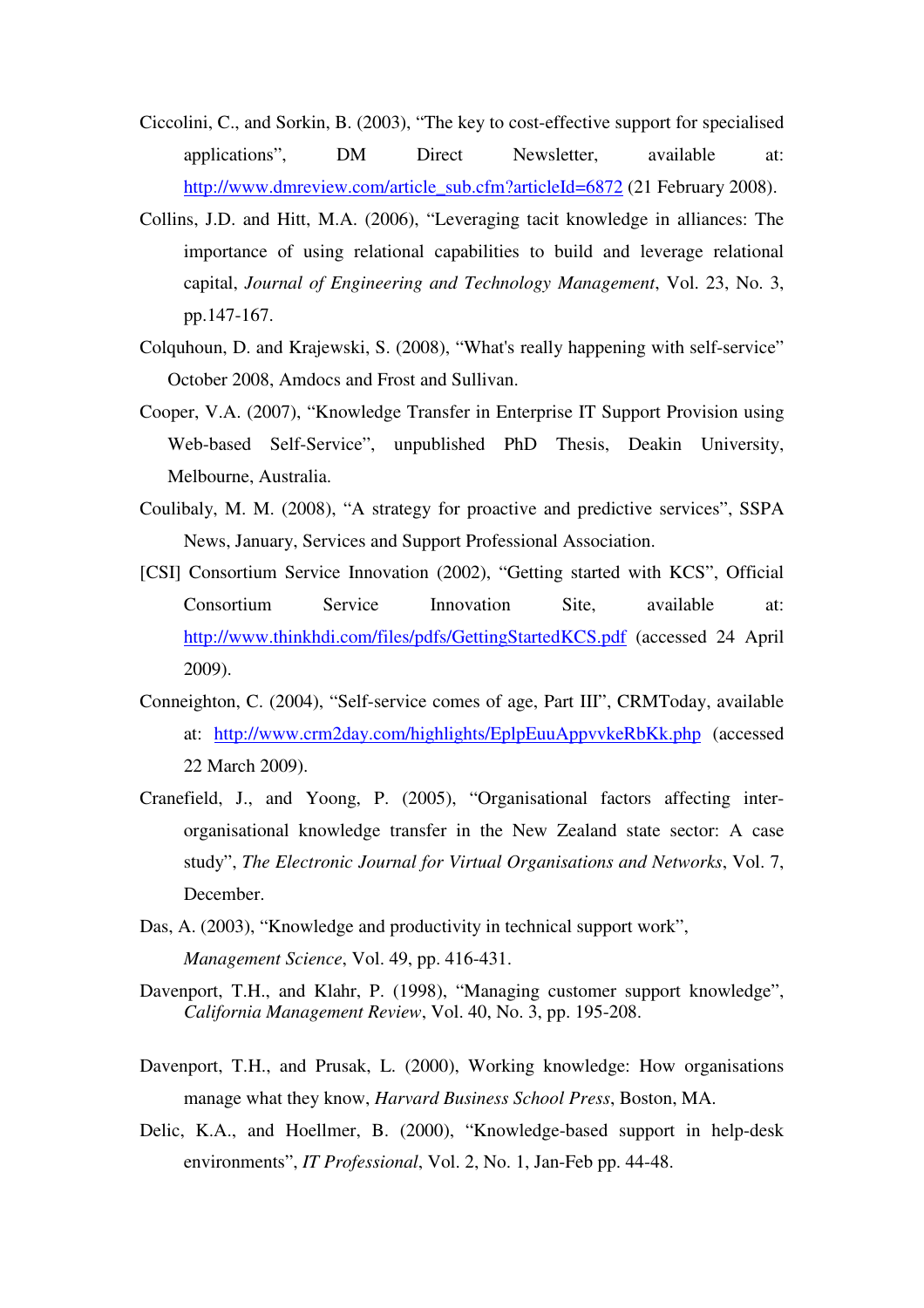Denzin, N. (1984), The Research Act, Englewood Cliffs, NJ: Prentice Hall.

- Denzin, N.K., and Lincoln, Y.S. (2005), "Introduction the discipline and practice of qualitative research", in Denzin, N.K., and Lincoln, Y.S. (eds), The Sage Handbook of Qualitative Research, Third Edition, Sage Publications, Thousand Oaks, CA, pp. 1-32.
- Gold, A., Malhotra, Y., and Segars, A. (2001), "Knowledge management: An organisational capabilities perspective", *Journal of Management Information Systems*, Vol.18, No. 1, Summer, pp. 185-215.
- Gray, P.H. and Durcikova, A. (2006), The role of knowledge repositories in technical support environments: Speed versus learning", *Journal of Management Information Systems*, Vol. 22, No. 3, pp. 159-190.
- Gummesson, E. (2008), "Customer centricity: Reality or a wild goose chase?", *European Business Review*, Vol. 20, No. 4, pp. 315-330.
- Hall, M. (2008), "Recession-proof MSP readies new service", *Computerworld*, February 14.
- Huber G.P., (2001) "Transfer of Knowledge in Knowledge in Knowledge Management Systems: Unexplored Issues and Suggested Studies", *European Journal of Information Systems*, June, Vol. 10, No. 2, pp. 72-79.
- Kapella, V. (2003), "A framework for incident and problem management", International Network Services, available at: http://www.ins.com/assets/437FF40A-961A-4CBA-8575-8E2CC62B0D0C.pdf (accessed 22 August 2009).
- Kerr, B. (2005), "The benefits of Web-based self-service", Axios Systems, available at:

http://www.toolselector.com/modules.php?op=modloadandname=Newsandfile= articleandsid=2092 (accessed 22 August 2009).

- Kocharekar, R. (2001), "K-commerce: Knowledge-based commerce architecture with convergence of E-commerce and knowledge management", *Information Systems Management*, Vol. 18, No. 2, Spring.
- Krippendorf, K. (1980), Content Analysis: An Introduction to its Methodology, Sage Publications, Beverly Hills, CA.
- Kwan, M.M., and Cheung, P. (2006), "The Knowledge Transfer Process: From field studies to technology development", *Journal of Database Management*, Vol. 17, No. 1, pp. 16-32.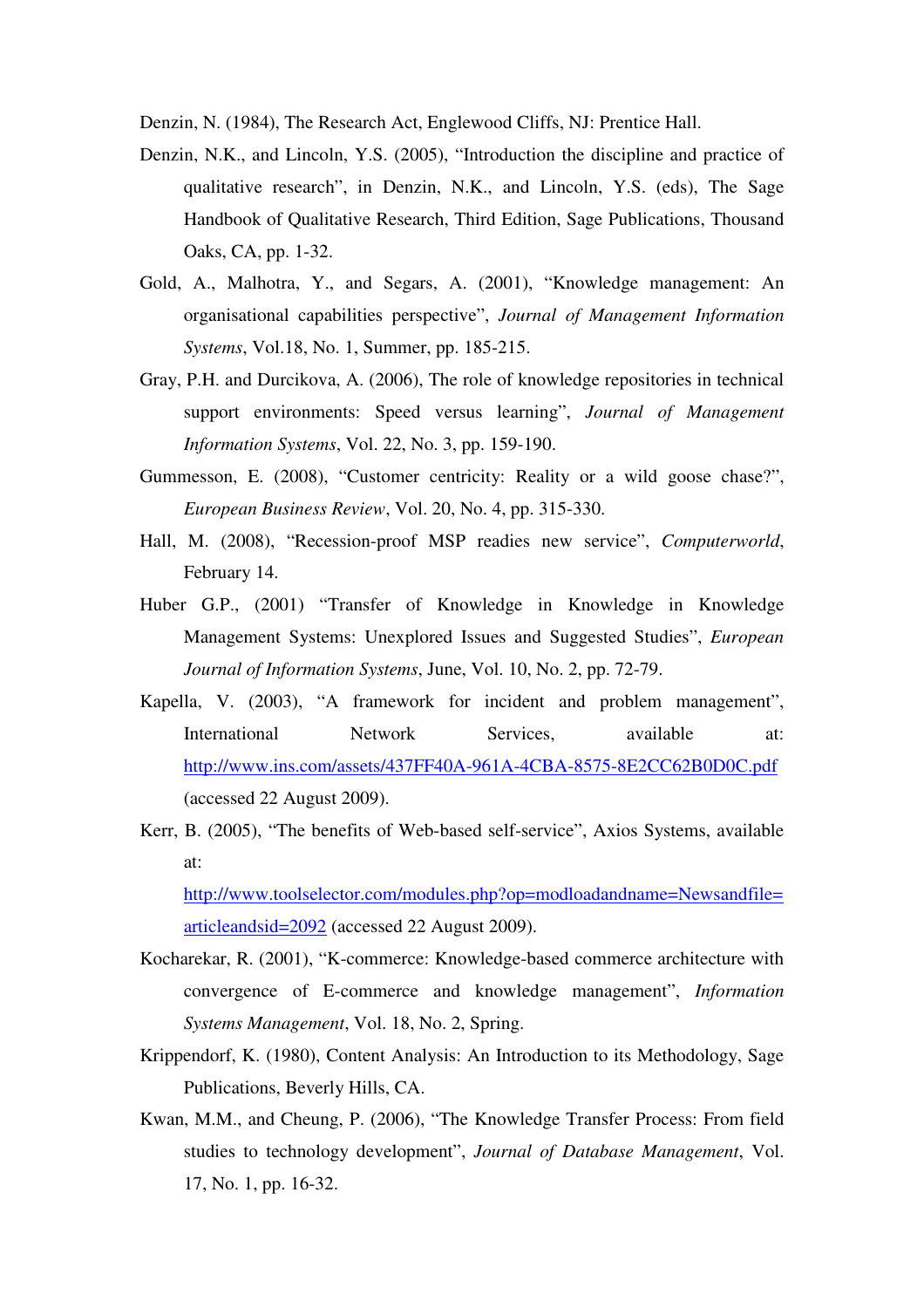- Lane, P.J., and Lubatkin, M. (1998), "Relative absorptive capacity and interorganisational learning", *Strategic Management Journal*, Vol. 19, No. 5, pp. 461-477.
- Lichtenstein, S., and Hunter, A. (2006), "Toward a Receiver-based Theory of Knowledge Sharing", *International Journal of Knowledge Management*, Vol. 2, No. 1, pp. 19-35.
- Negash, S., Ryan, T., and Igbaria, M. (2003), "Quality and effectiveness in Webbased customer support systems", *Information and Management*, Vol. 40, No. 8, September, pp. 757-768.
- Nieminen, H. (2005), "Organisational receptivity understanding the interorganisational learning ability", *Electronic Journal of Knowledge Management*, Vol. 3, No. 2, pp. 107-118.
- [OGC] Office Government Commerce (2002), Best Practice for Service Support, The Stationery Office, London.
- Oxton (2008), "An integrated approach to service innovation", in Service Science, Management and Engineering Education for the 21<sup>st</sup> Century, Springer US.
- Panteli, N. & Sockalingam, S. (2005), "Trust and Conflict within Virtual Interorganizational Alliances: A Framework for Facilitating Knowledge Sharing", *Decision Support Systems*, Vol. 39, No. 4, pp. 599-617.
- Pentland, B. (1992), "Organising moves in software support hot lines", *Administrative Science Quarterly*, Vol. 37. No. 4, pp. 527-548.
- Peppard, J. (2001), "Bridging the gap between the IS organisation and the rest of the business: Plotting a route", *Information Systems Journal*, Vol. 11, No. 3, pp. 249-260.
- Piccoli, G., Brohman, M.K., Watson, R.T., and Parasuraman, A. (2004), "Net-based customer service systems: Evolution and revolution in Web-site functionalities", *Decision Sciences*, Vol. 35, No. 3, pp. 423-455.
- Rockart, J.F. (1979), "Chief executives define their own data needs", *Harvard Business Review*, Vol. 57, No. 2, March-April, pp. 81-93.
- Santhanam, R., Seligman, L. & Kang, D. (2007) "Post implementation Knowledge Transfers to Users and Information Technology Professionals", *Journal of Management Information Systems,* Vol. 24, No. 1, Summer, pp. 171-199.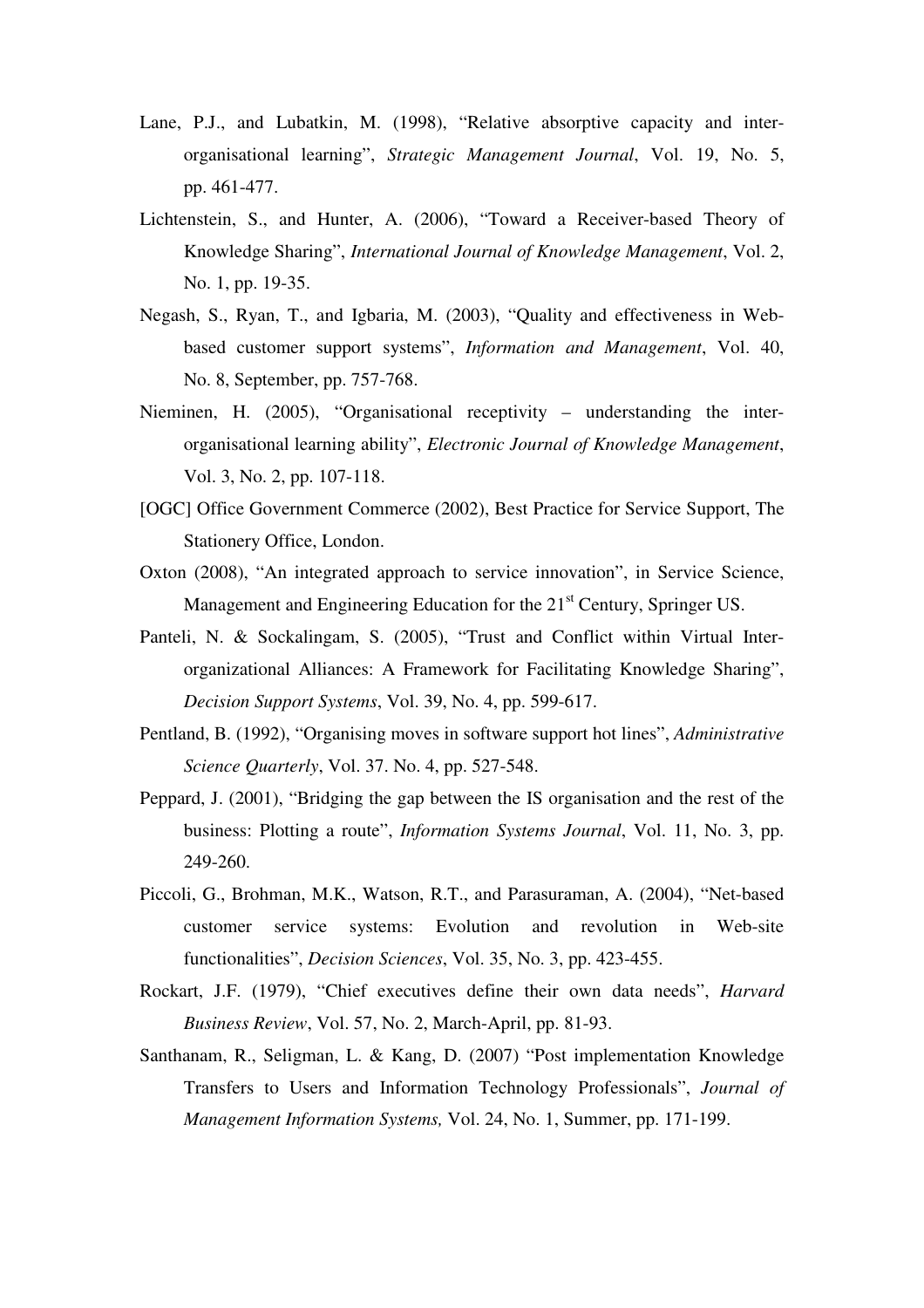- Schultze, U., and Bhappu, A.D.P. (2005), "Incorporating self-Serve technology into co-production designs", *International Journal of E-Collaboration*, Vol. 1, No. 4, pp. 1-23.
- Selamat, M.H., Abdullah, R. and Paul, C.J. (2006), "Knowledge management framework in a technology support environment", *International Journal of Computer Science and Network Security*, Vol. 6, No. 8A, August, pp. 101-109.
- Sigala, M. (2007), "Investigating the Internet's impact on inter-firm relations: Evidence from the business travel management distribution chain", *Journal of Enterprise Information Management*, Vol. 20, No. 3, pp. 335-355.
- Simonin, B.L. (1999), "Ambiguity and the process of knowledge transfer in strategic alliances", *Strategic Management Journal*, Vol. 20, No. 7, pp. 595-623.
- Simonin, B.L. (2004), "An empirical investigation of the process of knowledge transfer in international strategic alliances", *Journal of International Business Studies*, Vol. 35, No. 5, pp. 407-427.
- Steensma, H., and Corley, K. (2000), "On the performance of technology sourcing partnerships: The interaction between partner interdependence and technology attributes", *Academy of Management Journal*, Vol. 43, No. 6, pp. 1045-1067.
- Szulanski, G. (1996), "Exploring internal stickiness: Impediments to the transfer of best practice within the firm", *Strategic Management Journal*, Vol. 17, Special Issue, pp. 27-43.
- Szulanski, G. (2000), "The process of knowledge transfer: A diachronic analysis of stickiness", *Organisational Behavior and Human Decision Processes*, Vol. 82, No. 1, pp. 9-27.
- Walsham, G. (1995), "The emergence of interpretivism in IS research", *Information Systems Research*, Vol. 6, No. 4, pp. 376-394.
- Yin, R.K. (2003), Case Study Research, Design and Methods, Fourth Edition, Sage Publications, Newbury Park.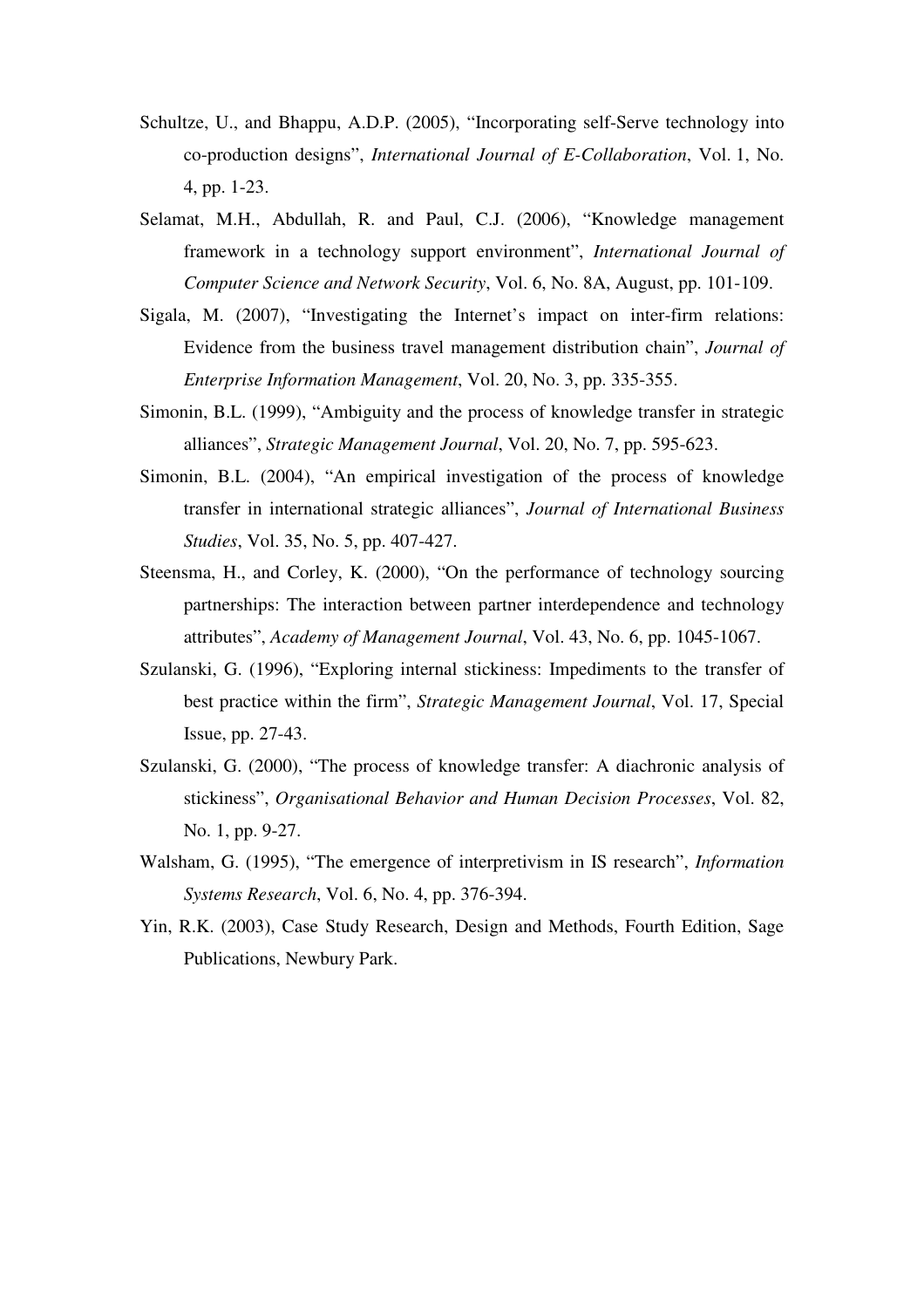



#### **Initiation Stage**

This stage consists of all events that lead to the decision to transfer knowledge (Szulanski, 1996). During the initiation stage, knowledge is initially captured from support agents and customers into the knowledge base when there is a change such as a new product release or in the course of support work (Kapella, 2003; OGC, 2002). There may be codification, motivational, and agent access concerns (Kwan & Cheung, 2006; Simonin, 1999; Szulanski, 1996). Front line support agents must be empowered to troubleshoot standard problems in assisted support such as e-mail and chat, requiring (a) initial training to transfer tacit knowledge from higher tiered agents, and (b) ongoing transfer of evolving tacit knowledge from higher tiered agents (Ciccolini & Sorkin, 2003; Downing, 2004; OGC, 2002). Difficult relationships or power issues may obstruct the process (Szulanski, 2000). Customer contacts acc potential resolutions from within the knowledge base or through community forums, e-mail or chat. Intelligent software identifies optimal potential resolutions in the knowledge base. Problem escalation may lead to root cause analysis by high tier support agents resulting in workarounds which update the knowledge base (CSI, 2002; Gray & Durcikova, 2006; Kapella, 2003; OGC, 2002; Pentland, 1992).

#### **Implementation Stage**

During this stage, knowledge flows between the MSP and the customer contact who must be motivated to understand, learn and assimilate received knowledge (Simonin1999; Szulanski, 2000). Social ties are established between the source and recipient and the transfer is customised to suit the needs of the recipient (Szulanski, 2000; CSI, 2002). Care is taken to avoid problems encountered in previous transfers. During this stage, difficult relationships or power issues may obstruct the process, while strong inter organisational relationships may facilitate the process (Collins & Hitt, 2006). Customer firms tend to replicate poorly understood transmitted knowledge (Szulanski, 2000), while well-understood knowledge is transferred and adapted to the customer context. Too large a gap in service/product understanding between the support and customer firms can preclude transfer (Lane & Lubatkin, 1998; Szulanski, 2000). Support agents must understand the customer context and speak their vocabulary for successful transfer (Kocharekar, 2001). Customer core competencies enable independent operation and maintenance of the resolutions provided.

#### **Ramp-up Stage**



In this stage, a customer firm begins using the resolution, perhaps inefficiently at first, but gradually identifying and resolving unexpected problems (Szulanski, 2000). A phase of knowledge application or practising is needed for the customer to acquire tacit and contextual aspects of knowledge (Simonin, 2004). Through MSP training services, the customer can acquire knowledge to reduce the likelihood of recurring technical issues, and so avoid costs. Customer satisfaction with support received is transferred to the support firm via customer feedback and consolidated in the knowledge base in explicit form or assimilated as OGC, 2002).

#### **Integration Stage**



In this stage, transferred knowledge becomes institutionalised at the customer firm (Szulanski, 2000), sometimes assisted by ad hoc support from the MSP. The customer firm experiences similar issues as the MSP in transferring resolutions and best practices within its support team and end-users of its IT product/services.

**Figure 2.** Descriptive Staged Model for Knowledge Transfer in Web-based After-sales

Managed IT Support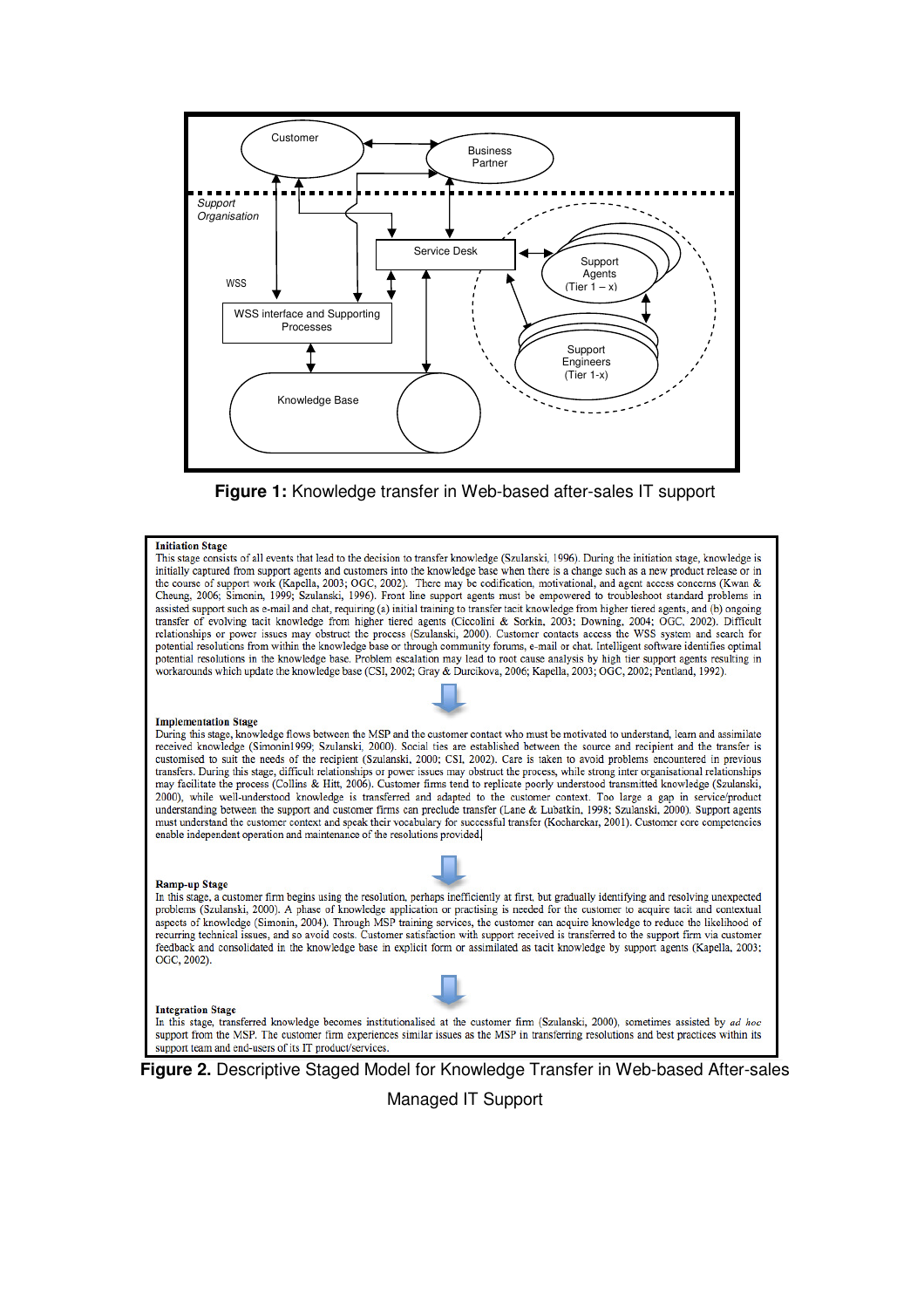



**Figure 3.** Initiation Stage of Knowledge Transfer **Figure 4.** Implementation Stage of Knowledge Transfer